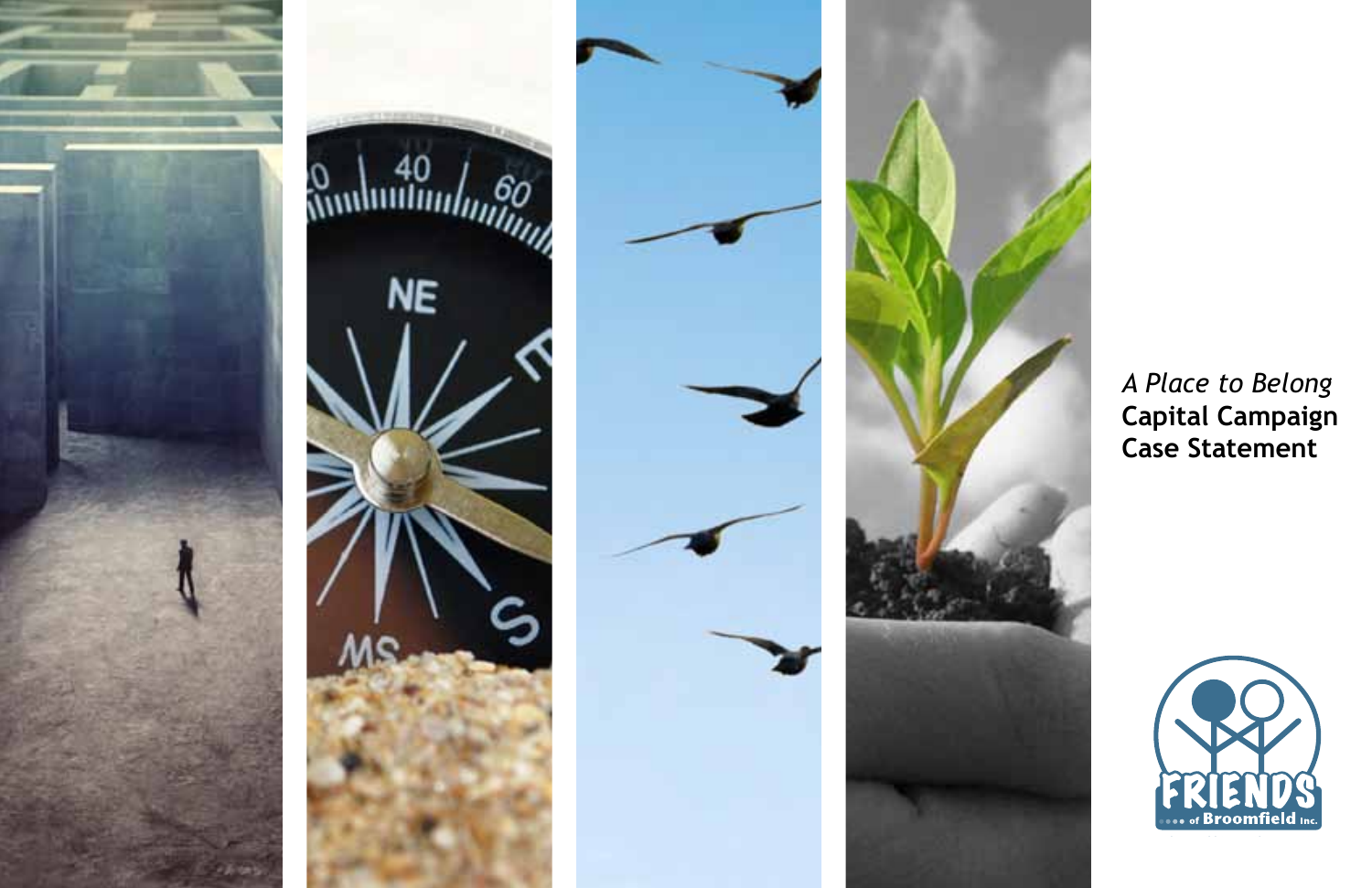

### *A Place to Belong*  **Capital Campaign Case Statement**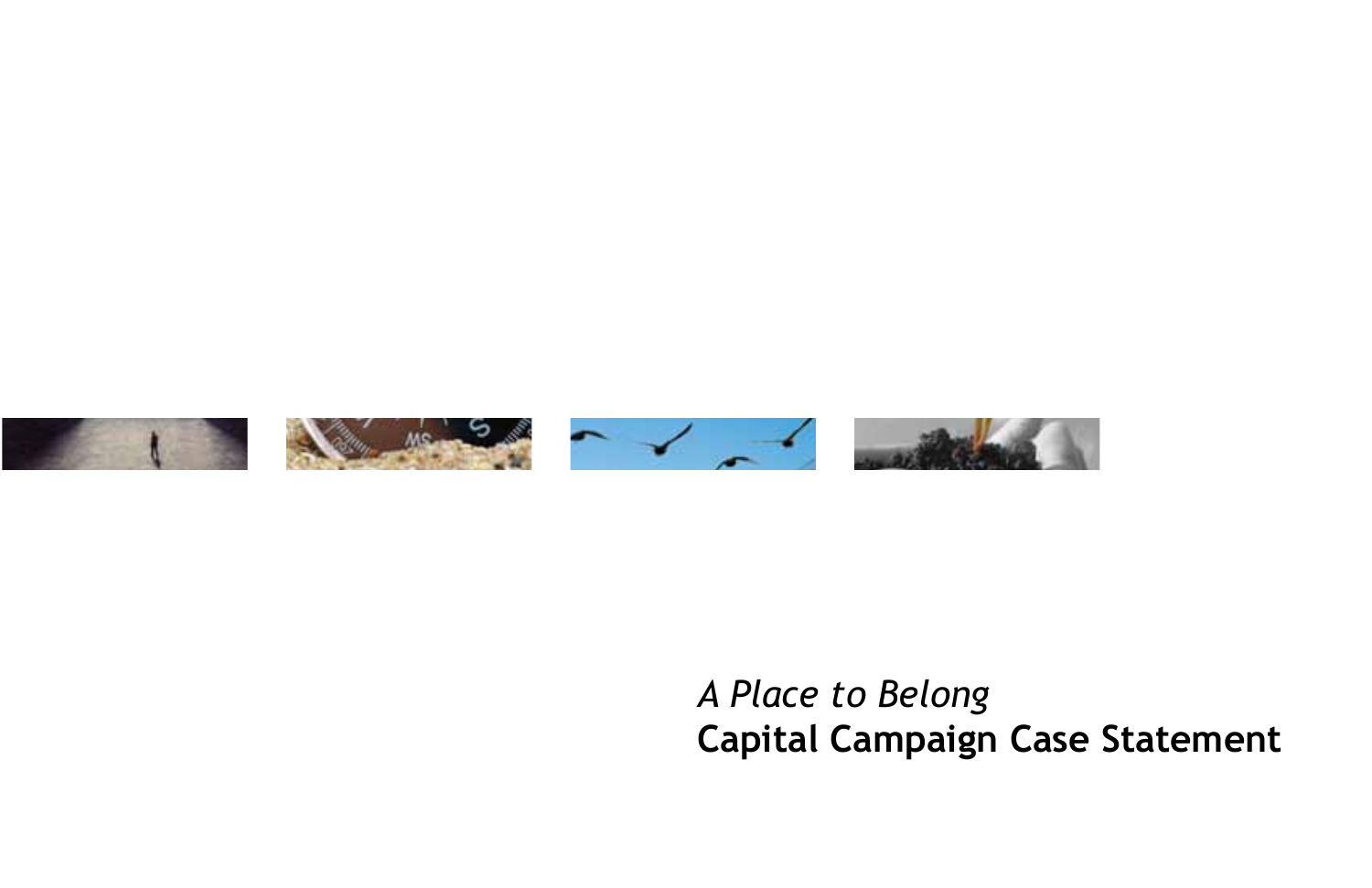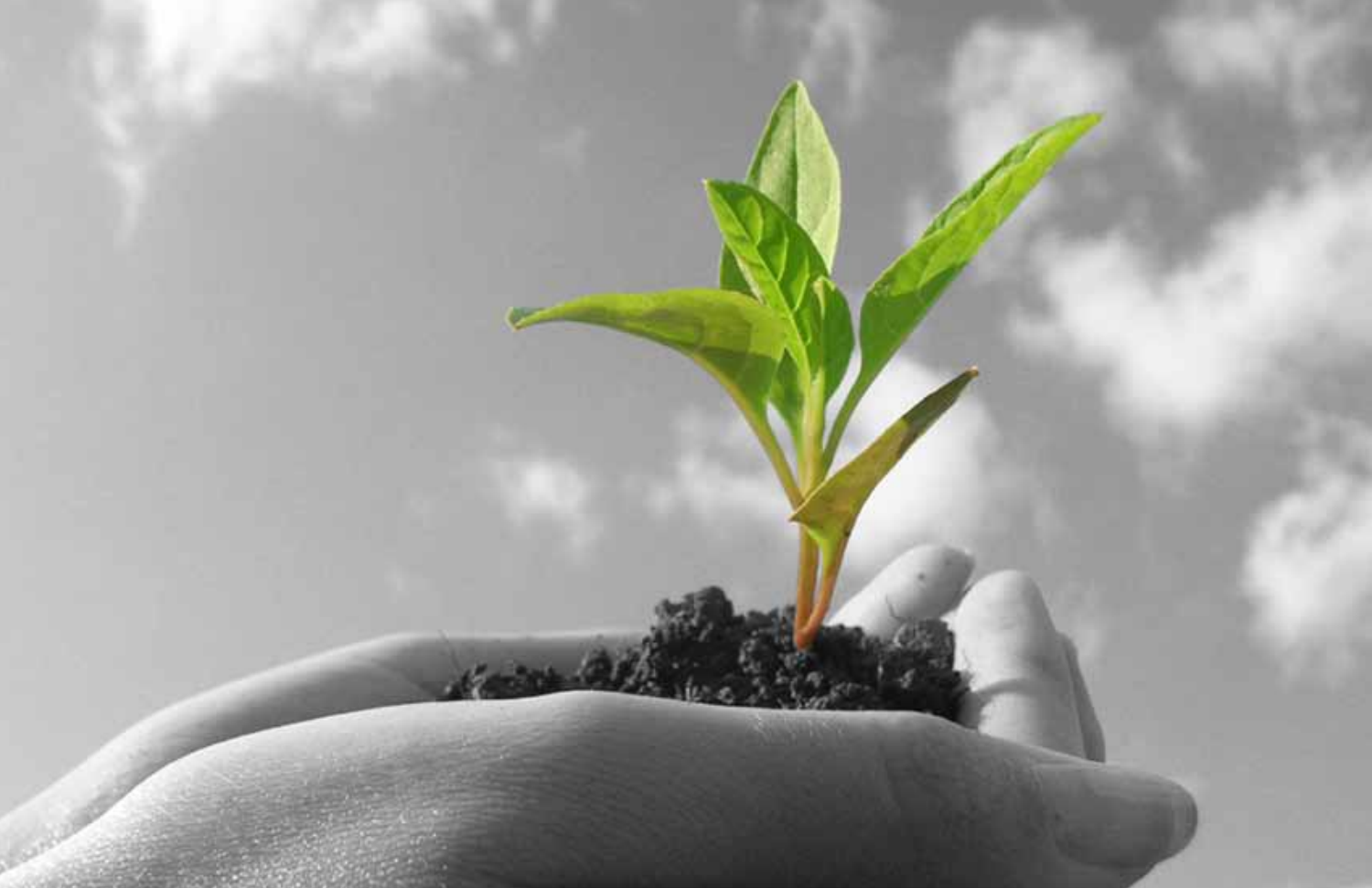Early adulthood is an exciting time full of hope, wonder, and dreams. Your whole life seems to be in front of you with endless possibilities and countless opportunities to learn, explore, and achieve personal goals. It is your time to become fully independent and begin to assert yourself as a valued and contributing member of society.

Young adults with a developmental disability are no different. They have the same hopes and dreams. They want to live a happy, healthy, and fulfilling life and be considered respected members of their community. However, due to lack of community resources and available post-high school programs, their hopes and dreams often go unrealized. What should be an exciting time of life is often - for many young adults with a developmental disability – a very challenging and anxious time.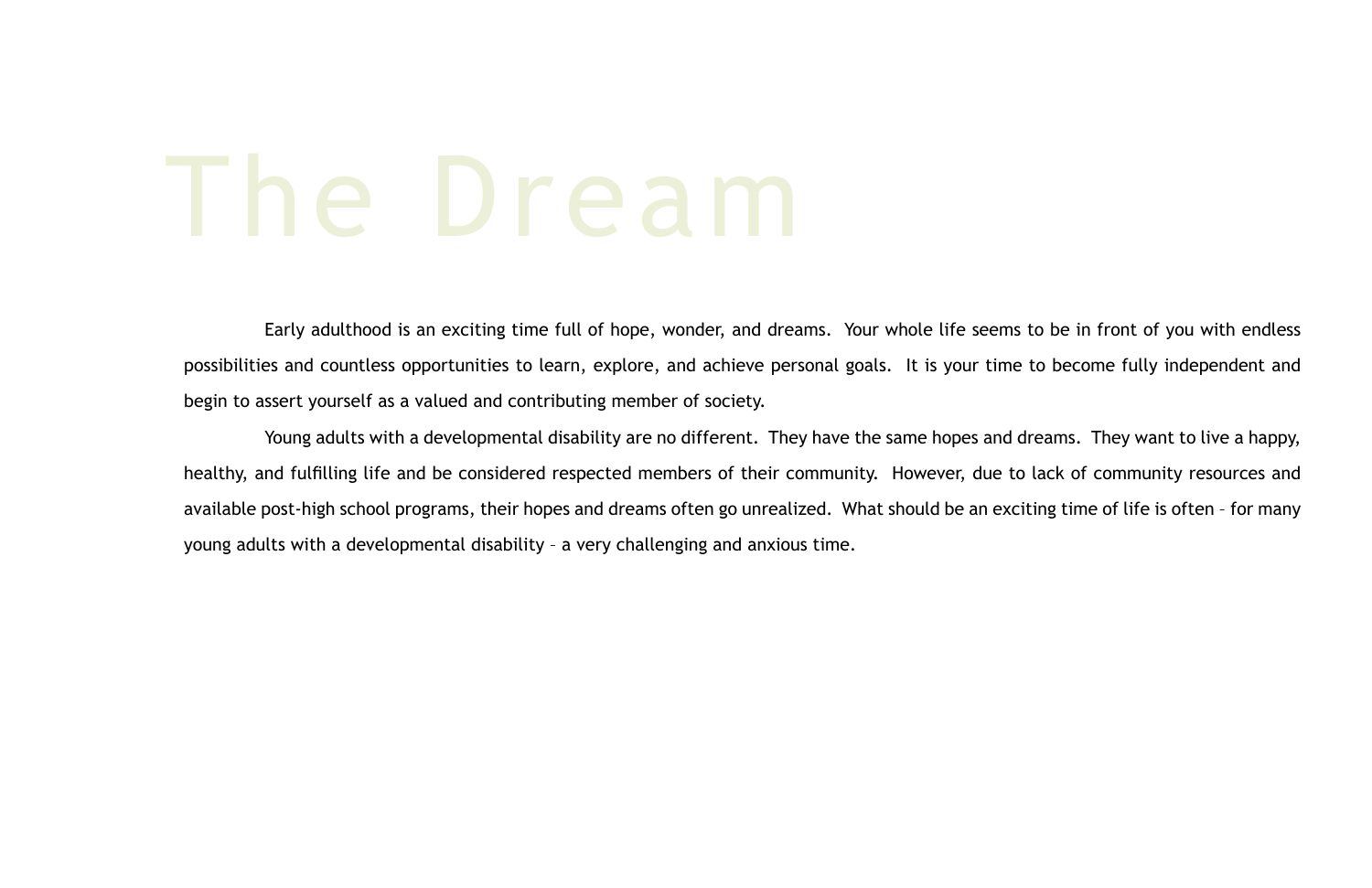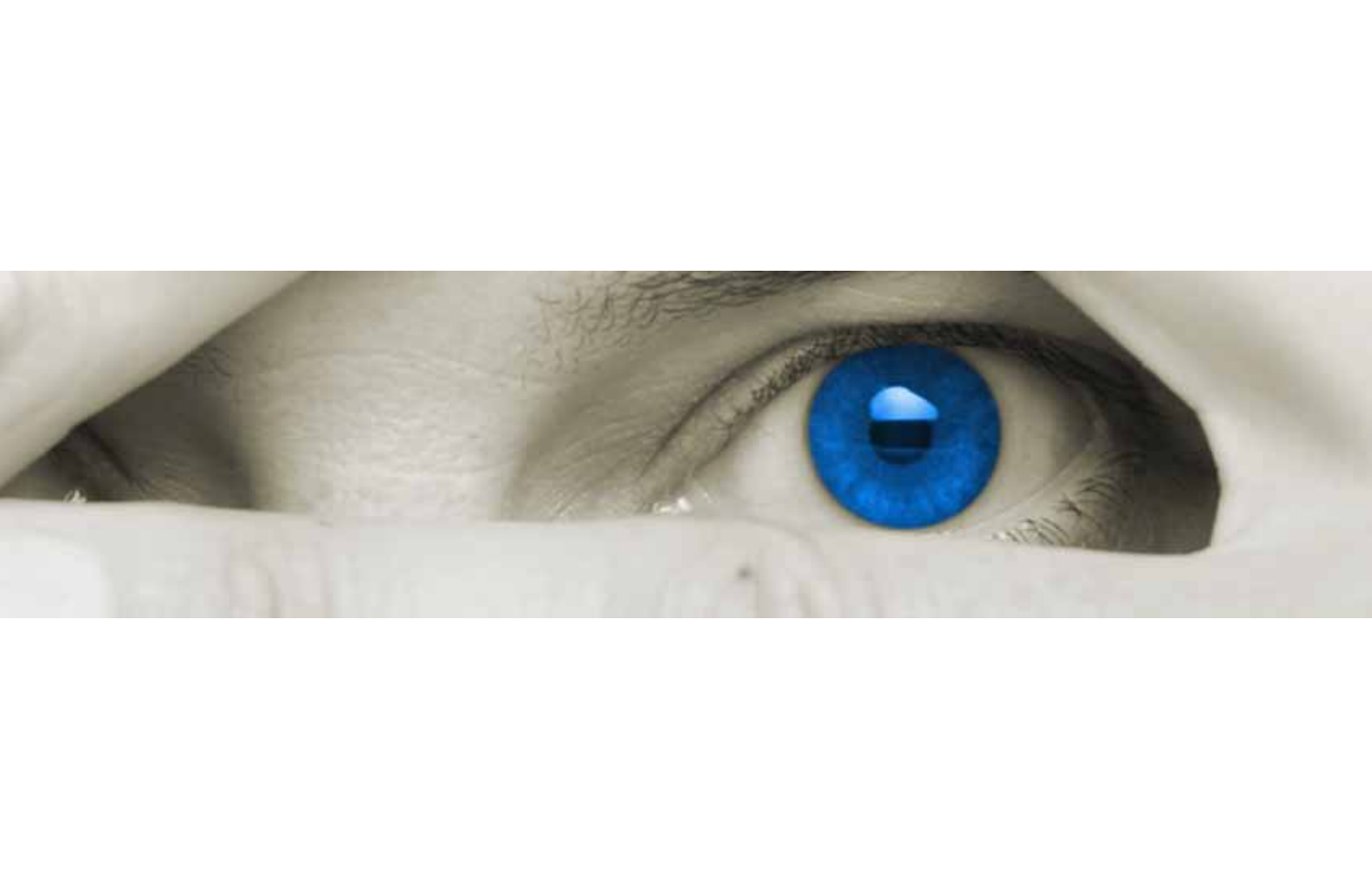### Mission & Vision

The mission of F.R.I.E.N.D.S. of Broomfield, Inc. (FRIENDS) is to assist adults with a developmental disability to fulfill their goals and dreams. FRIENDS is there to provide the support a person chooses - independent living skills, career development training, financial management, socialization, and health and safety awareness – and guides them to fully integrate into their communities and achieve personal outcomes.

FRIENDS' unique approach to providing support to individuals with a developmental disability is influenced by a simple vision, which is based on person-centered values that respects the dignity of each person and recognizes the unique talents and contributions of every human being. Through its FRIENDS Unlimited Day Program, Independent Living Programs, and Social Programs, FRIENDS strives to create opportunities for individuals with a developmental disability to maximize their talents, gain independence, and become valued friends, family members, neighbors, co-workers, church members, and citizens.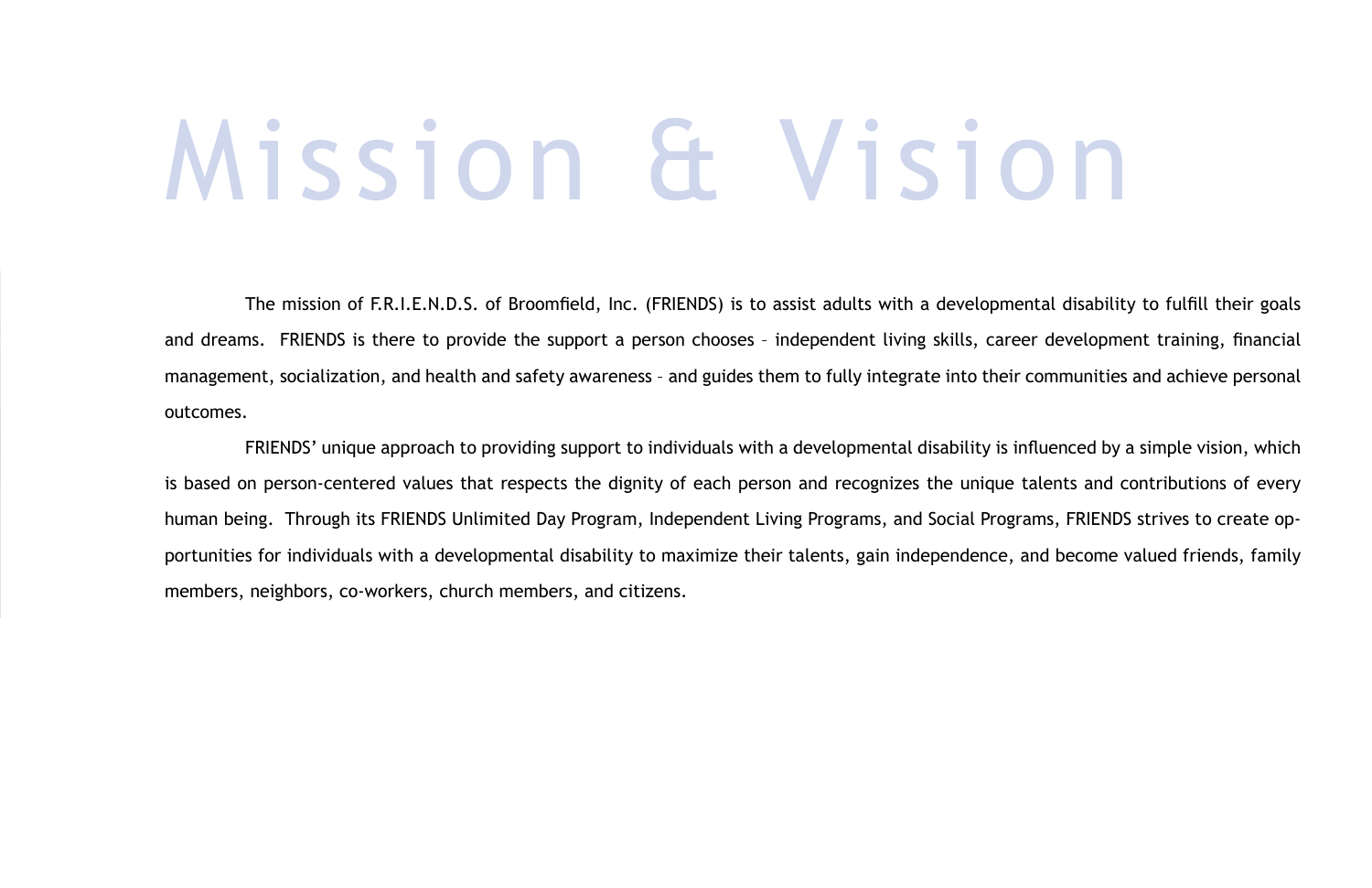*"It was when my son Jesse was in the second grade that I met Gina Coufal and her son Josh. How far toward inde> pendence would they be able to go? It is a big and fright> ening question for all parents who know their children won't be able to achieve complete independence. Although*  Jesse and Josh grew and flourished, there was the reality that *school was going to end and the opportunities for them in Broomfield would end as well. That's when Gina got busy and founded FRIENDS of Broomfield."* 

 *~* Shari Gunter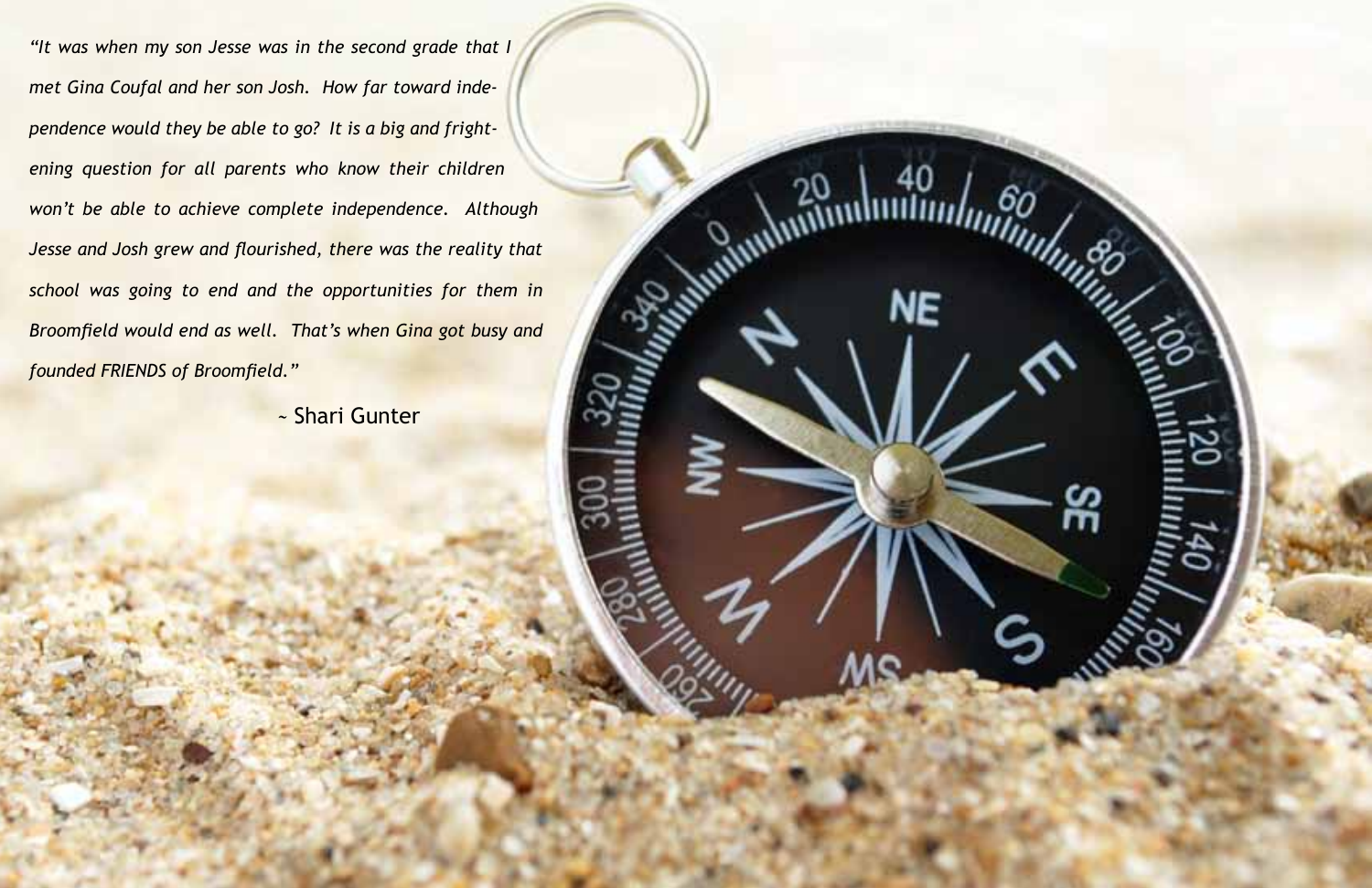## Our Journey

FRIENDS began in 1998 as a grass-roots parent advocacy network, intended to better the lives of their children with a developmental disability. The early years were focused on providing advocacy, support, information sharing, and referrals. Parents trusted FRIENDS to help them find respite and recreation resources for their children and to navigate Medicaid and school-based assistance programs. As these children entered their teenage years it was clear that there was a need in the Broomfield community for programs to help them transition into adult life.

In response to this need, FRIENDS opened its day training program in September of 2005. By simply listening to its members and responding to the needs of the community, FRIENDS continues to grow as an organization and now supports over 75 women and men with a developmental disability in all of its programs combined. Today FRIENDS is the only Broomfield based, state certified, non-profit organization supporting teens and adults with developmental disabilities.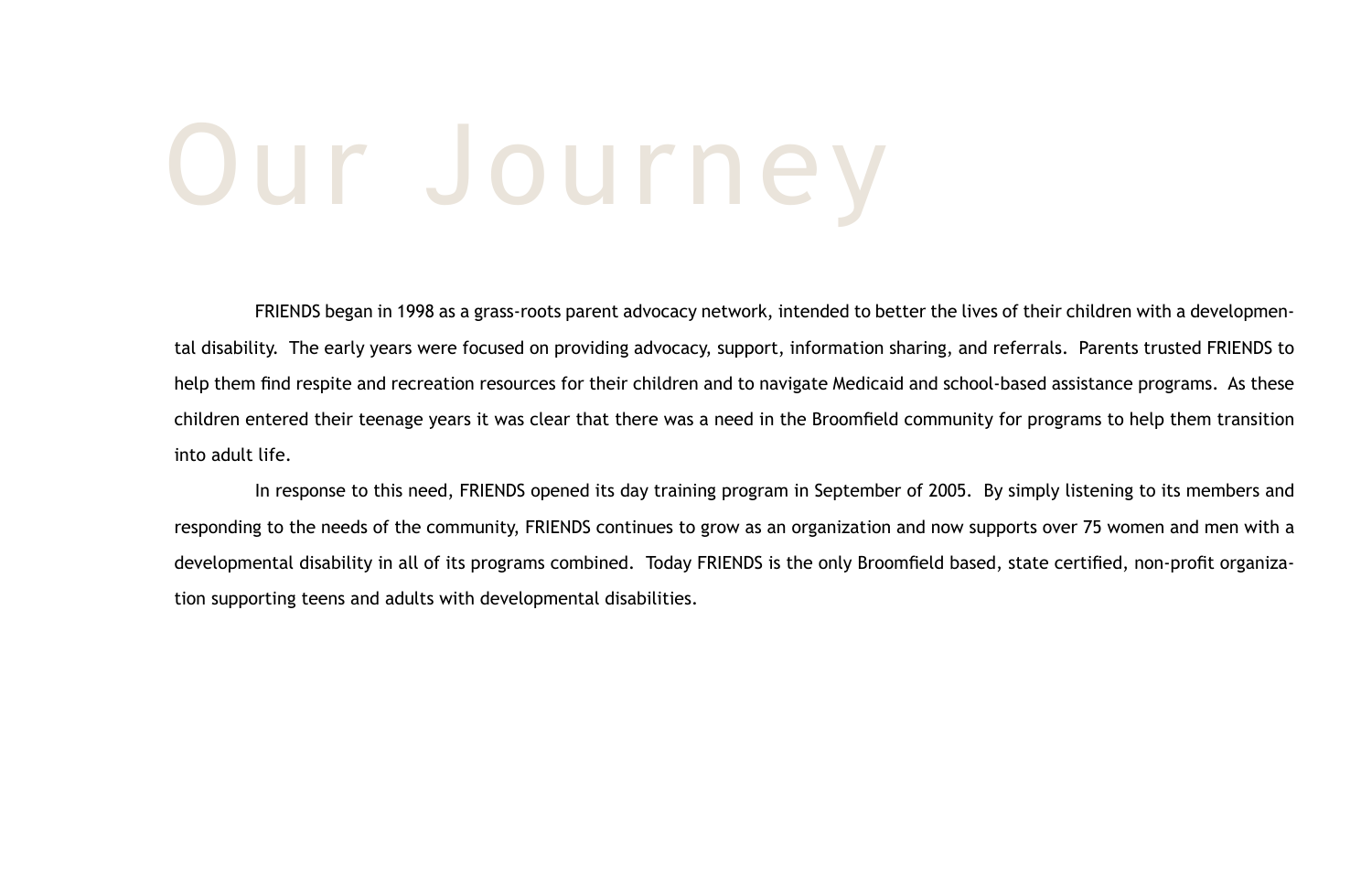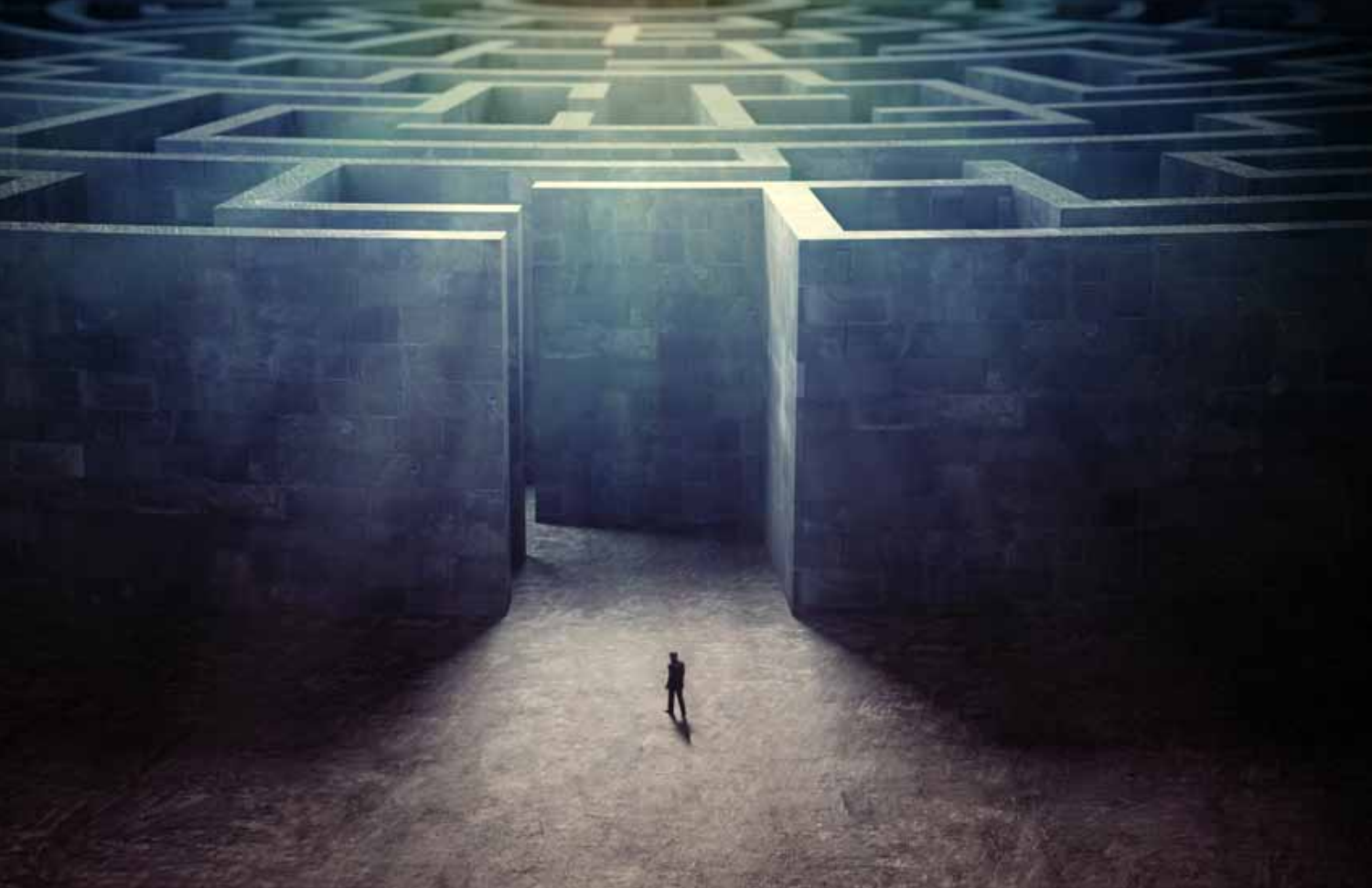### Challenge

According to the Centers for Disease Control and Prevention (CDC), the percentage of individuals diagnosed with a developmental disability has been increasing since 1997. Conservative estimates used to indicate that, in any community, 3% of the population is composed of individuals who have been diagnosed with a developmental disability. However, recent CDC research indicates that the percentage of individuals diagnosed with a developmental disability is over 7% of the general population. That is a stunning number!

As a result, we at FRIENDS believe that it is imperative for local communities to have resources and equal opportunities for its citizens with a developmental disability, so that they become full members of the community in which they live, work, and recreate. Many people believe, however, that there are plenty of state and federal resources (e.g., Medicaid, Medicare, Social Security, food stamps, etc.) available to assist individuals with a developmental disability. The truth is that it has historically been challenging for state, federal, and local governments to adequately support individuals with developmental disabilities.

Ideally, young adults with a developmental disability who exit high school would automatically receive state and federal resources to assist them to continue making steps toward fully integrating into their communities. These individuals would have access to programs that continue to develop life and work skills, assist with acquiring employment or meaningful work activities, and living as independently as possible. Unfortunately, this is often not the case.

Current projections indicate that the gap between available state and federal resources and those eligible for these resources is widening at an alarming rate. It is estimated that the number of individuals with a developmental disability, living in Broomfield and Boulder, who are eligible for adult services but remain on a wait list, will increase by almost 200% within the next 5 – 8 years. FRIENDS is committed to closing this gap by dedicating a portion of our program operations toward the support of young adults who come into our programs without **Financial assistance.** The state of Colorador and Colorador and Colorador *Imagine! of Colorador*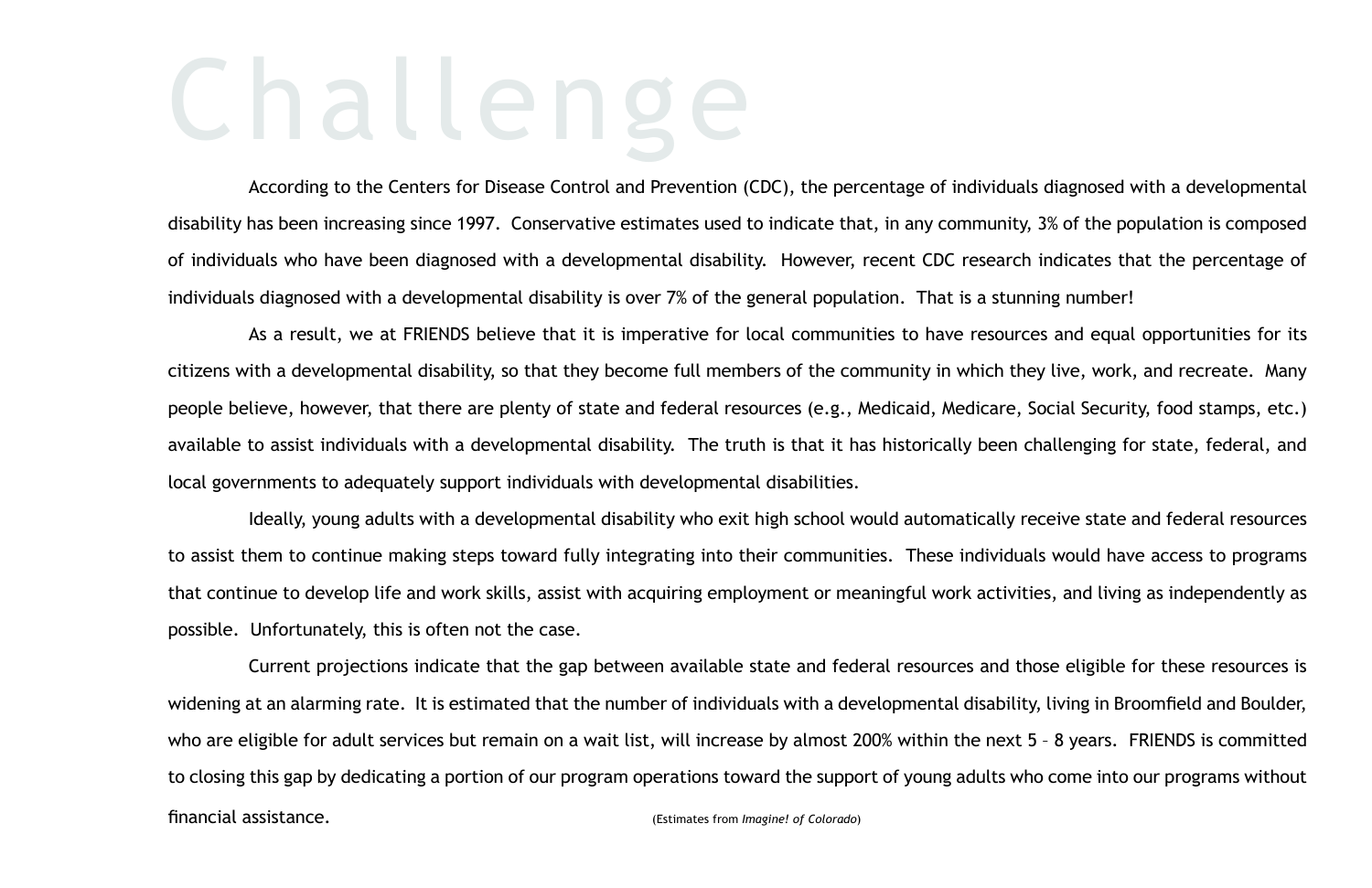"When our son was young we were suburban shut-ins, *feeling like outcasts in society. It wasn't until a positive*  high school experience, followed by the last three years *of day programming at FRIENDS that we felt our goal of*  surrounding Robby with community, had been realized"

 *~* Kevin & JuNelle Fitzgerald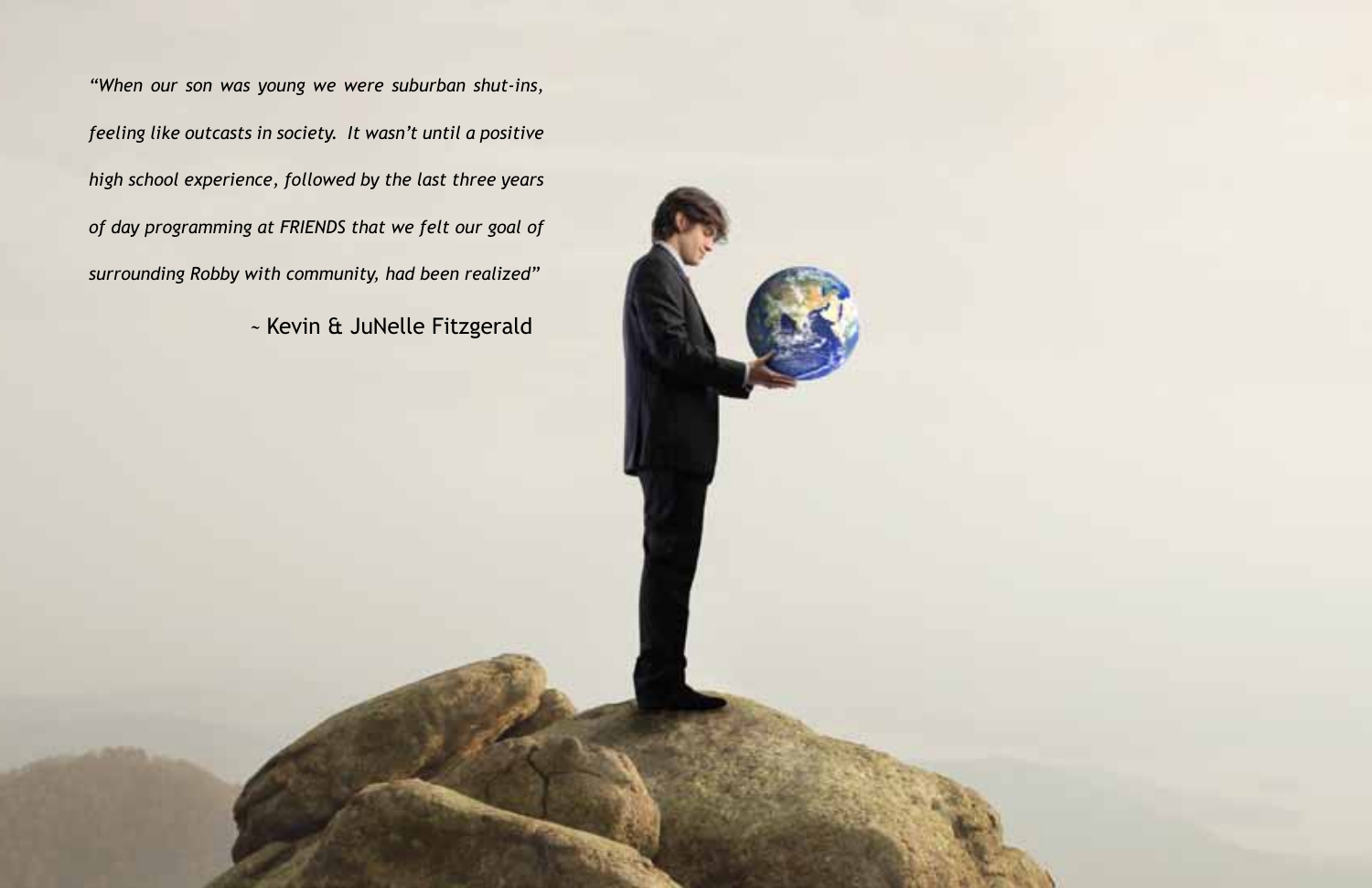## A Place to Belong

FRIENDS recently received a land use grant in Broomfield to develop and use for the purpose of expanding its services and supports. The generosity of this gift became the inspiration for initiating a Capital Campaign - A Place to Belong - intended to increase the organization's capacity to impact the lives of young adults with a developmental disability and to become a permanent fixture in Broomfield and the surrounding counties of Boulder, Denver, Jefferson, and Adams.

Young adults with a developmental disability, and their families, often remark that many people - case managers, social workers, social service providers, and other agency representatives - come and go in their lives at a constant rate. This kind of frequent transitioning promotes an environment of instability and vulnerability. The individuals and families we work with and support tell FRIENDS "you are different."

The difference is that FRIENDS is a unique service organization dedicated to not only creating a sense of community, but establishing a place where people feel like they belong and are making progress toward their goals. A place where women and men with a developmental disability can share their stories and dreams, develop their talents and abilities and be supported to live healthy, happy, and meaningful lives.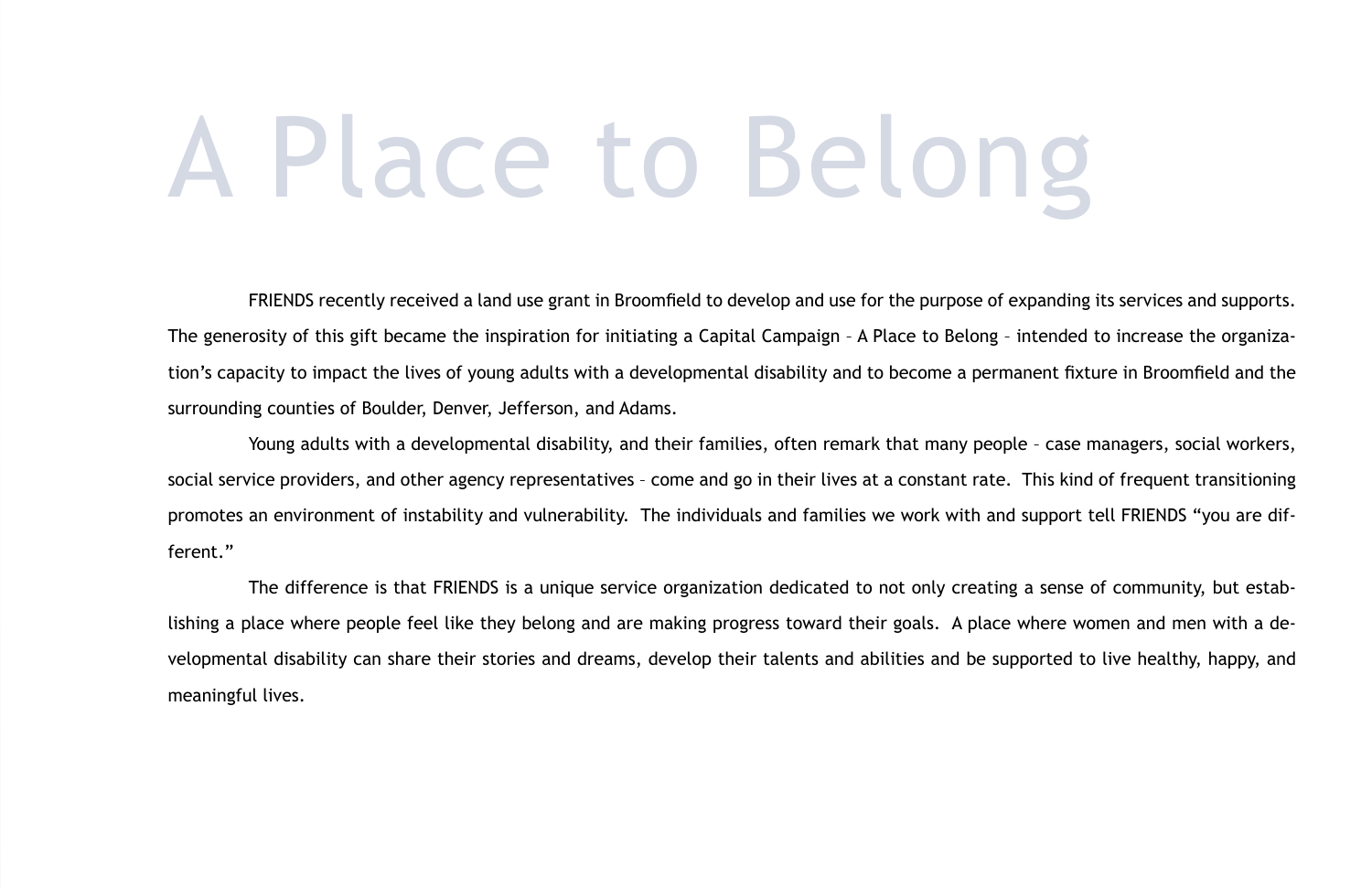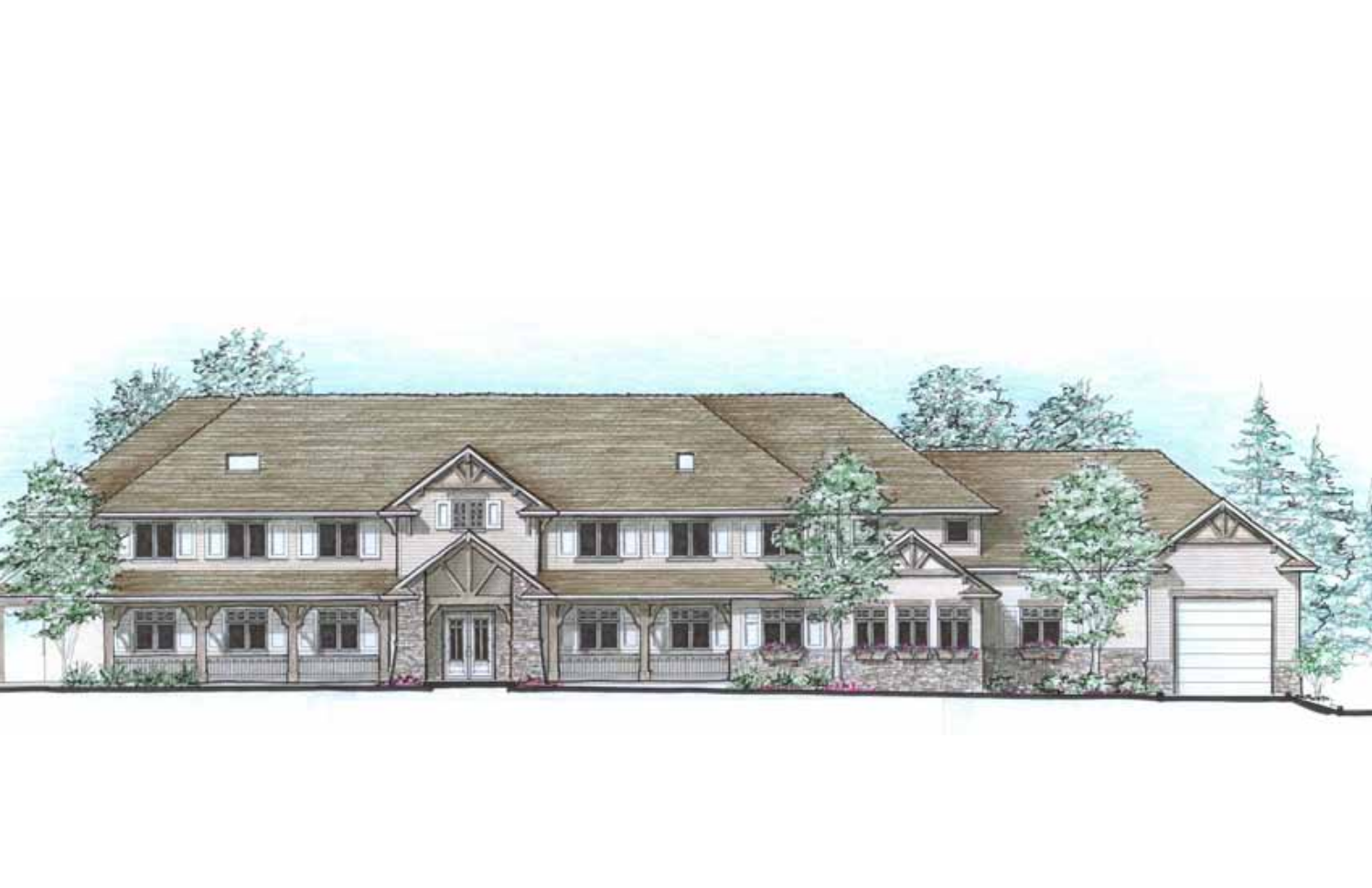# A Place to Belong

**Campaign Dollar Goal \$3.6 Million** 

### **Raised to Date (in grants, gifts, and pledges) \$1.7 Million**

### **Remaining Balance Needed \$1.9 Million**

- . Adaptive kitchen counters, sink and inductive cooktops to ensure an accessible and safe teaching environment,
- . Personal care room with a barrier-free track lift system to accommodate those with greater physical support needs.
- . Academic/Computer Lab including touch screens and hands-free technology to support a variety of training and educational activities.
- Drive thru Garage that will also serve as a large multi?use program and gathering area.
- Landscaped outdoor area to include accessible paths, gazebos, raised planting beds and area for a community garden.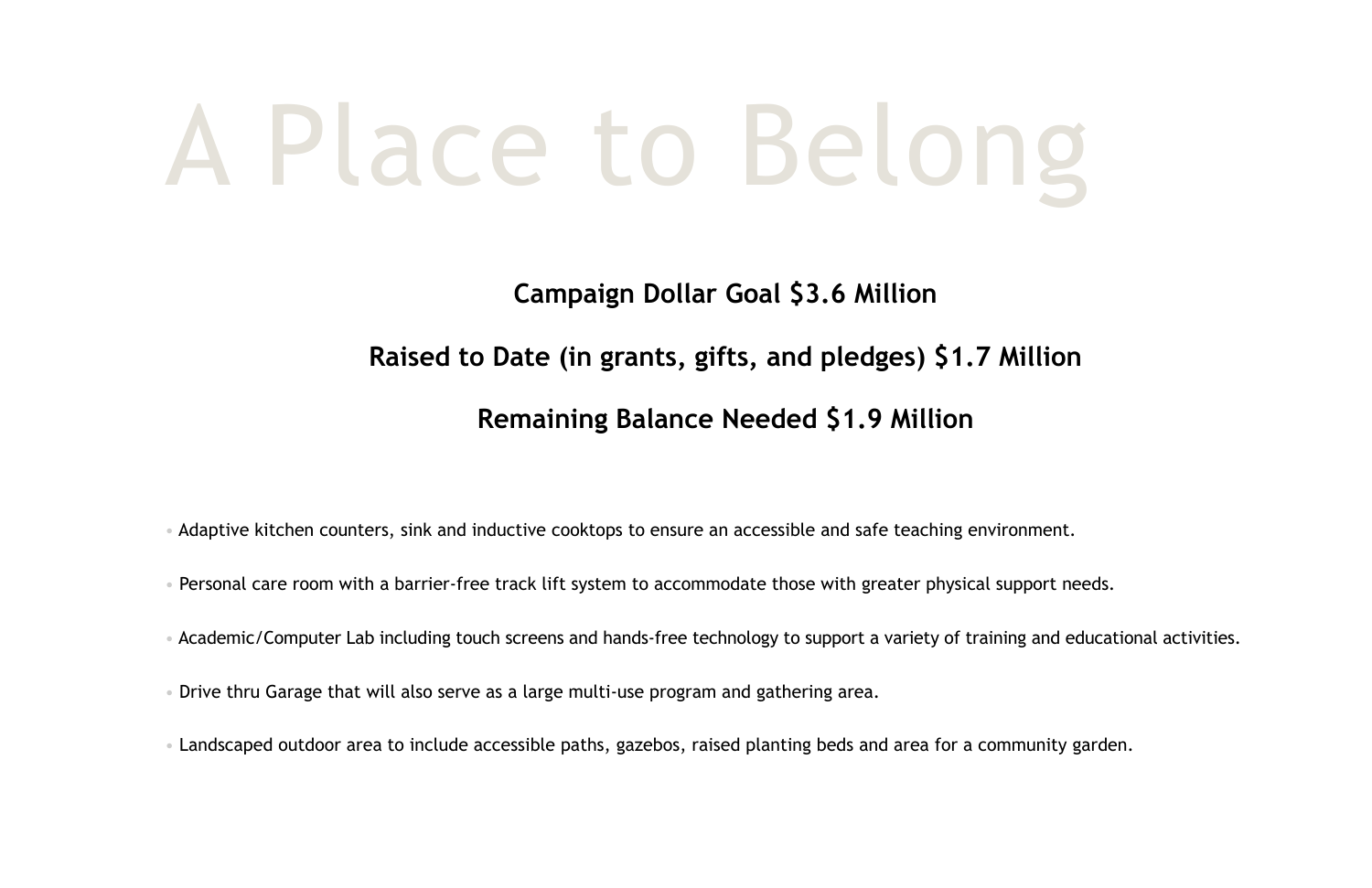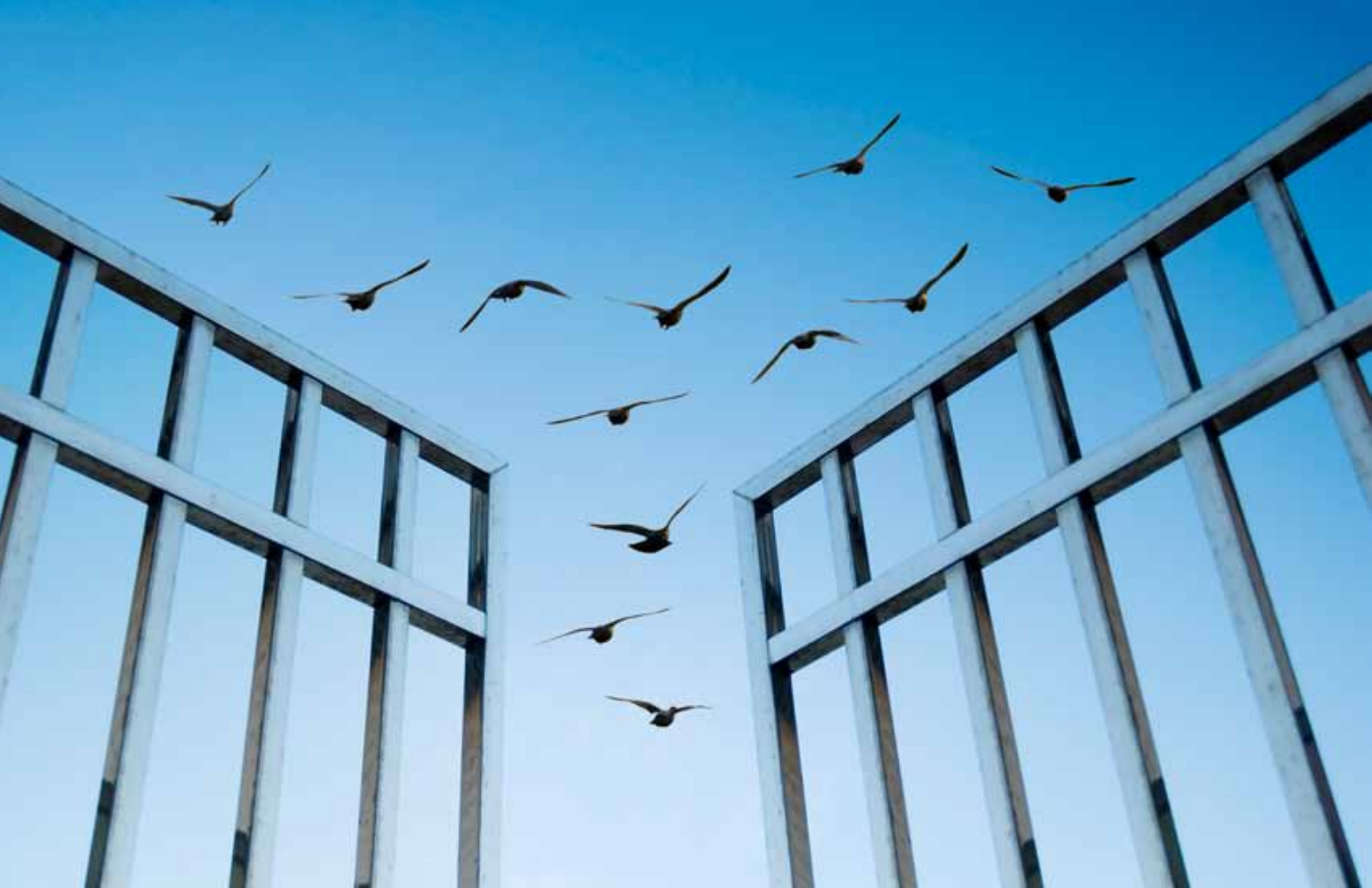# A Place to Belong

FRIENDS Place will allow the organization to potentially double its day program numbers and broaden the capacity of its independent living, and social programs. Construction of the new building will utilize state of the art green technologies, fixtures, and appliances, and it will be fully accessible according to ADA requirements. The new building will not only improve program efficiency and minimize ongoing maintenance costs, but also better meet the needs of the women and men who depend on FRIENDS to achieve their personal goals.

Individuals with a developmental disability have historically been excluded from participation in various aspects of mainstream society. Over the years, great strides have been made in improving access to needed services and avenues of participation; however, women and men with a developmental disability continue to be marginalized.

FRIENDS has historically been challenged – amidst zoning restrictions and community biases – to develop our programs, grow as an organization, and find suitable space to manage our operations. Our current building is located in an aging industrial strip mall that not only limits our ability to provide adequate services but also unjustly segregates the individuals we support. FRIENDS' Place will allow us to modernize our services and create an integrated, accessible, and community based environment that truly supports young adults with a developmental disability as valued members of society. FRIENDS Place will serve as a symbol of stability, hope, and enduring support for years to come.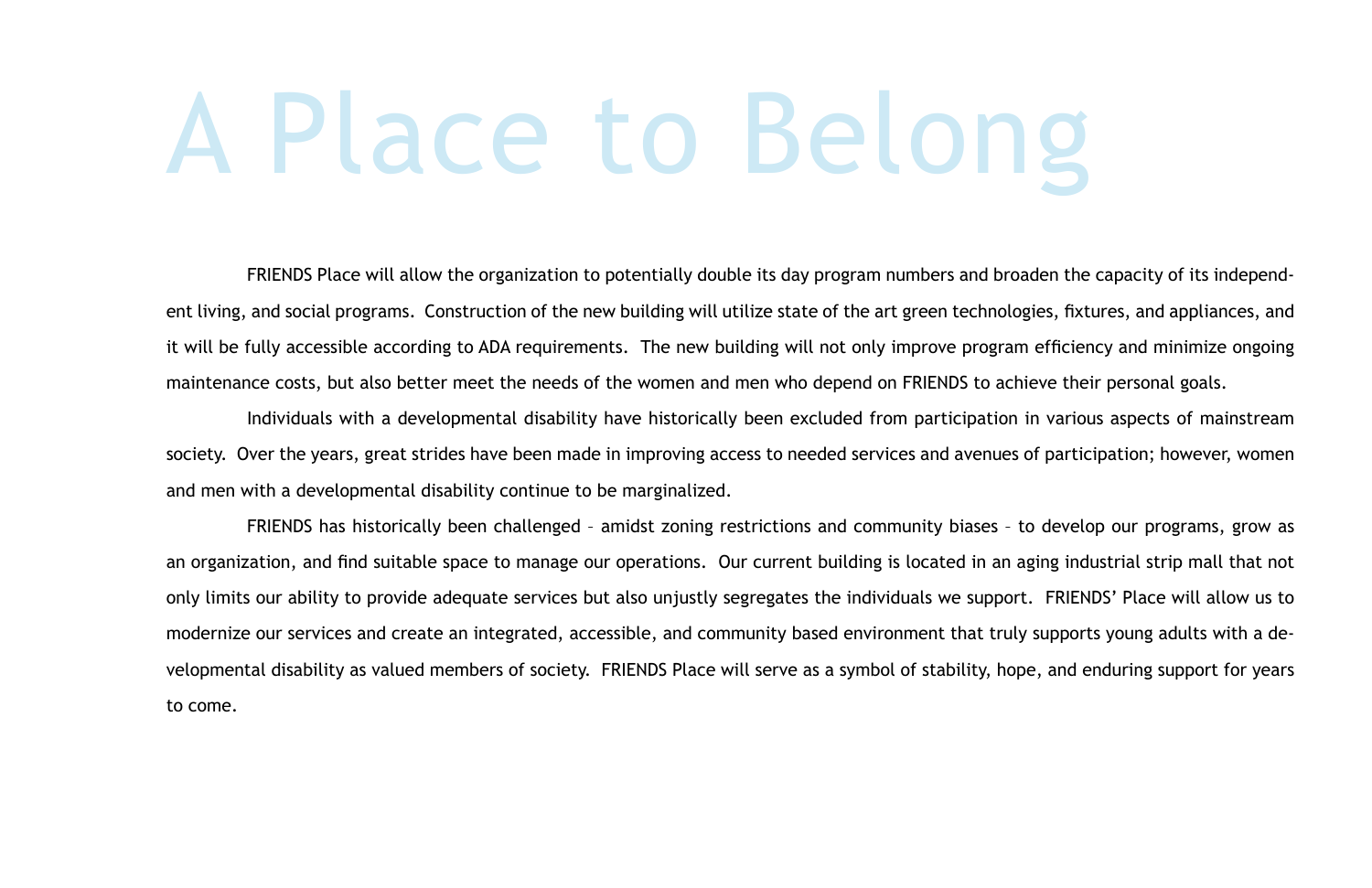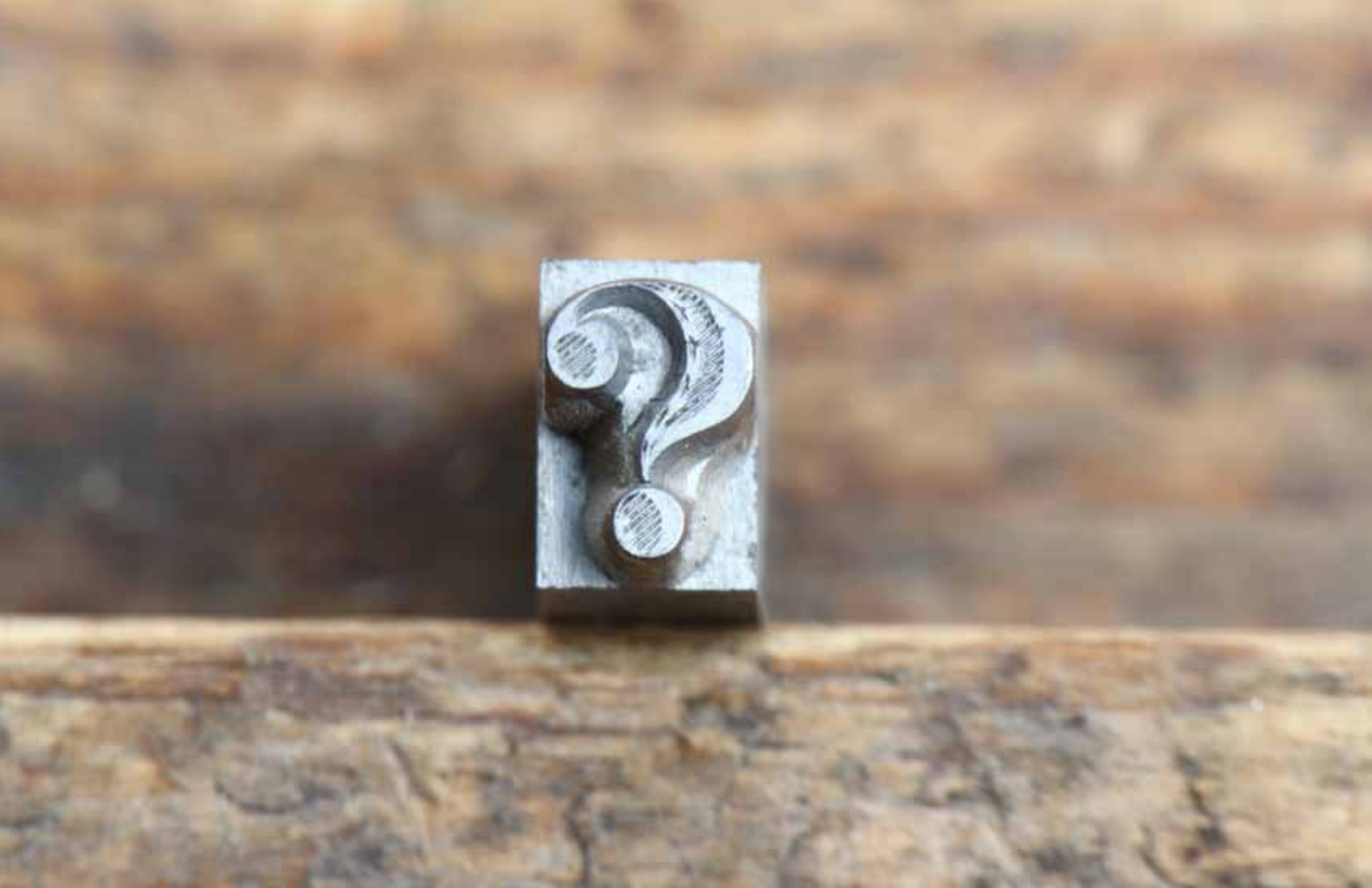### *Who is FRIENDS of Broomfield?*

Over 14 years ago, a few families came together to initiate a movement aimed towards creating community awareness about the needs of their children with developmental disabilities. FRIENDS soon incorporated and we began our effort to provide recreational opportunities for individuals with developmental disabilities through the establishment of the first Broomfield Special Olympic program, and later, therapeutic recreation through the city. In 2005, FRIENDS transitioned from an advocacy organization to a direct service provider...opening our Day Pro? gram to serve 5 individuals with a developmental disability.

### What does **FRIFNDS** do?

FRIENDS designs staff intensive services that foster community connections and relationships, improve daily living skills, promote independence, increase self-sufficiency, support personal choice and control, develop work skills, and encourage participant volunteerism in their community.

### *What is the organization's annual budget?*

The annual budget of FRIENDS is \$850,000.00.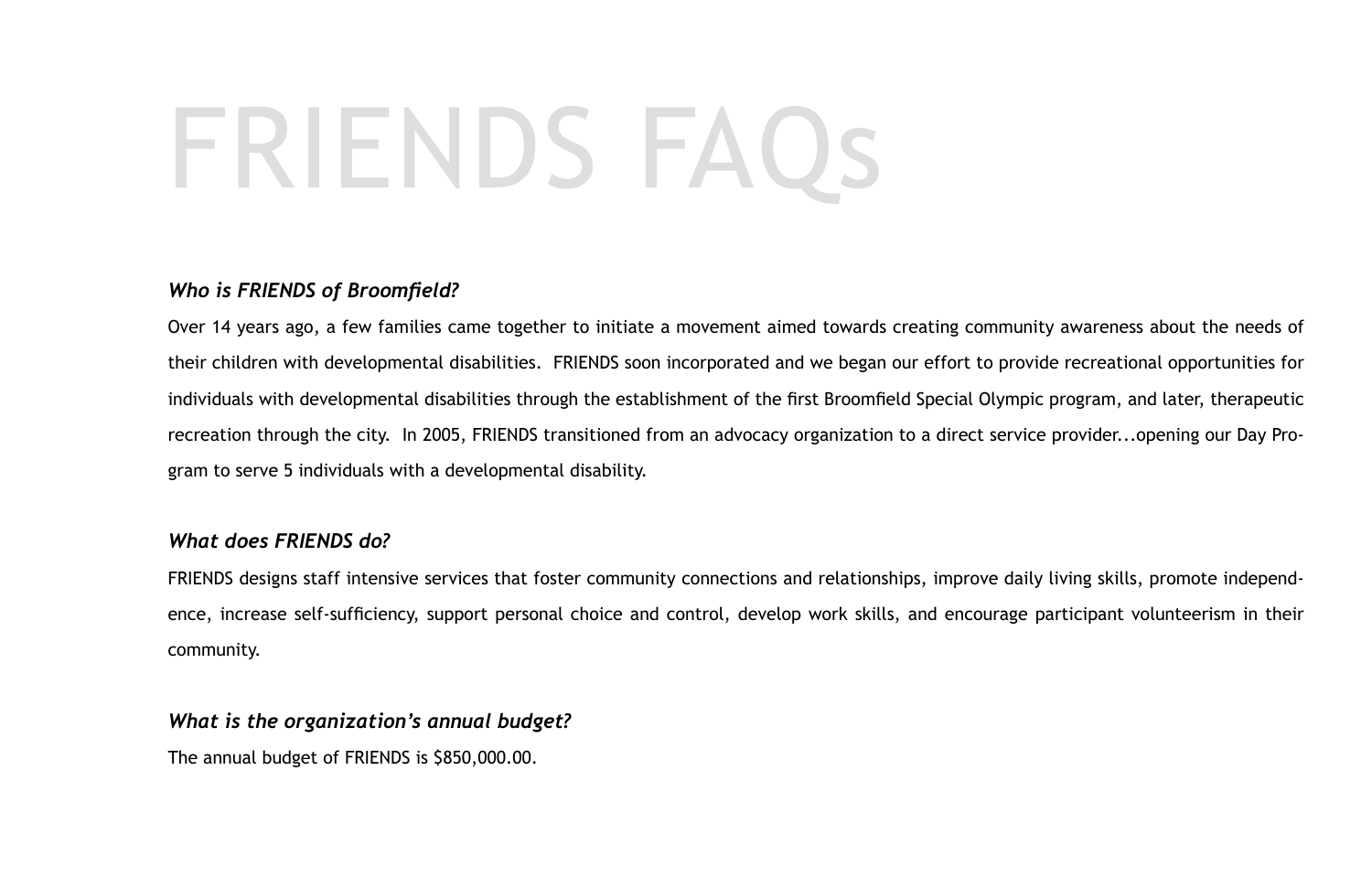### What are the sources of revenue and what is the portion of the budget that goes to administration?

About 75% of our revenue comes from Medicaid and state general fund payments for program services we provide, however, the percentage we receive from government sources has decreased annually. The trend in decreased government funding is likely to continue. The other 25% of our income comes from private support consisting of individuals, companies, foundations and churches. Our administrative costs average about 9% of our budget, which means 91% of every dollar goes directly to program services.

### *What are the results?*

Since becoming a state certified direct service agency in 2005, we have significantly expanded our programs to include social networking and independent living support. To date, we have served over 160 individuals and have plans to expand program areas to include pre? vocational and supported employment services.

### *Why does FRIENDS need a new building?*

FRIENDS leases a small and deteriorating building to house our Day and Social programs and our administrative staff. This building and its location in an industrial corridor limits our ability to support our participants long-term and prevents the organization from creating a more sustainable business model.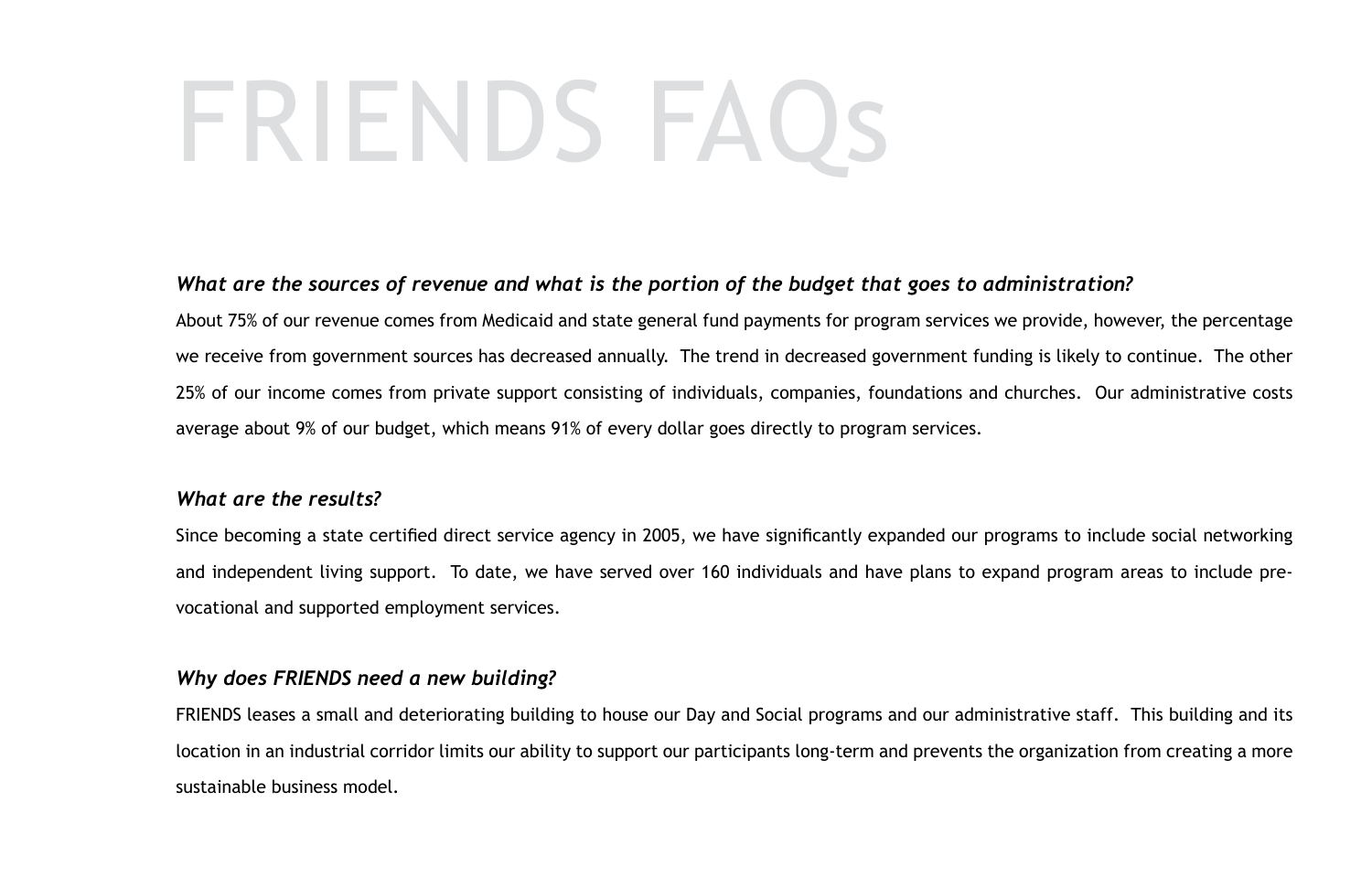### Why not purchase or lease another developed property?

Years of searching for viable properties in the area - large enough and close in proximity to community resources (e.g., transportation, affordable housing, shopping, and recreation) necessary for our participants to live full, independent, and meaningful lives - became an increasingly challenging and discouraging endeavor. Broomfield is a vibrant, desirable, and densely populated city, but also a community with a limited amount of affordable/available commercial property and/or open land for development.

### *How will a new building improve services?*

FRIENDS will be able to expand its Day, Social, and Residential programs. The new building will allow the Day Program to potentially double in size in the next 3-5 years. It will also significantly improve service delivery through on-site resources and adaptive technologies that are presently not possible. Programs and services will operate more efficiently and effectively through modernized technology and infrastructure.

### *Why a capital campaign?*

As little as 18 months ago, the dream of FRIENDS having its own building, or even leasing another larger and more functional property in the area, seemed dim at best. It was during this crucial juncture in the history of FRIENDS that an anonymous family foundation approached the organization with an opportunity and a challenge.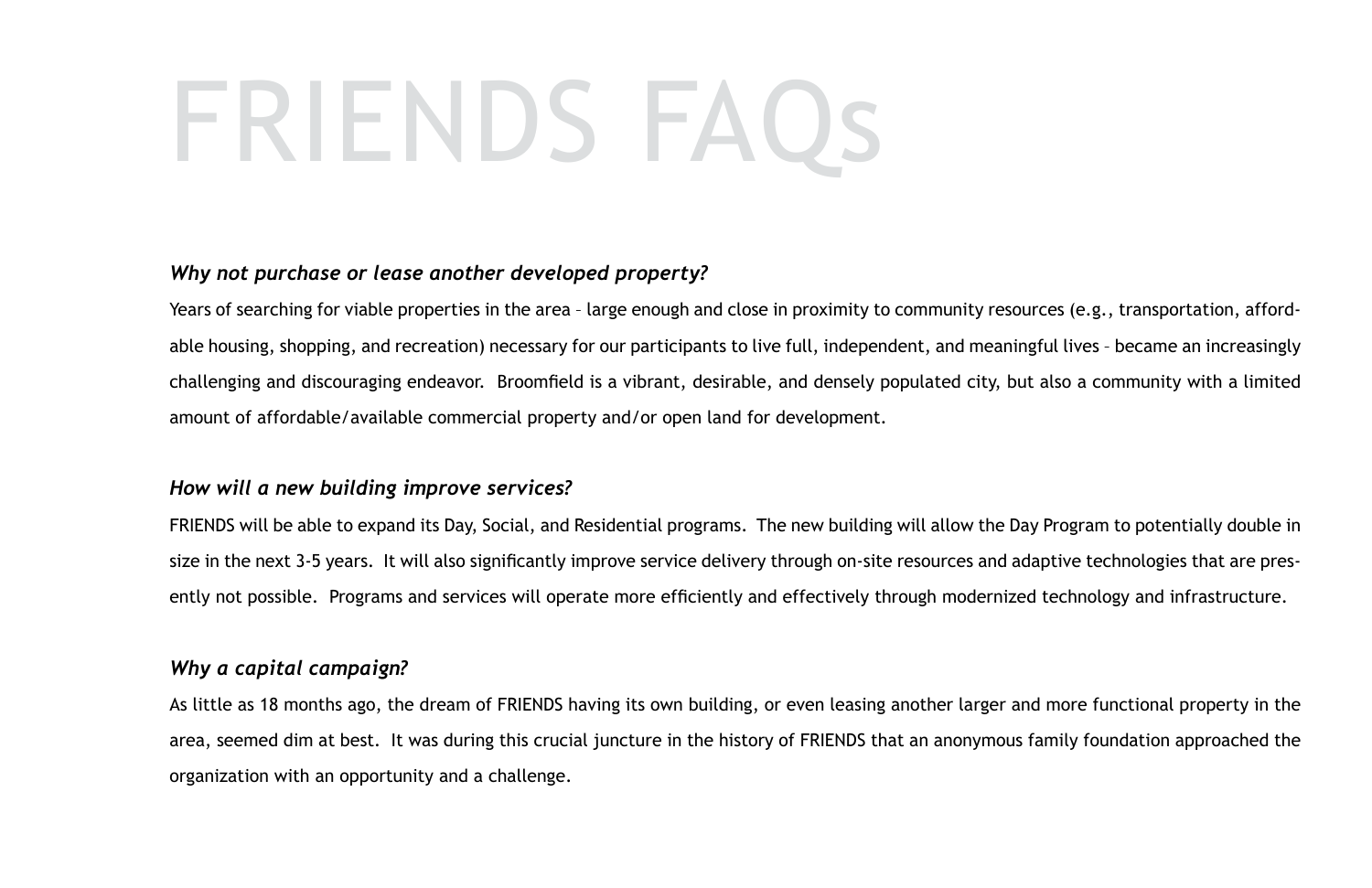The opportunity was clear. A land use grant and a large donation would allow FRIENDS to build its own fully accessible property, expand operations to serve the growing needs of the community, cultivate its mission and vision, draw awareness and attention toward the desires and goals of the developmentally disabled population, as well as, broaden its funding resources and relationships.

The challenge was equally clear. FRIENDS would need to leverage this major contribution by garnering the financial support of other foundations, businesses, civic groups, and community members. It was decided that a capital campaign would offer the best approach to raise the funds necessary to complete the project.

### Are you only seeking support from the Broomfield community?

The focus of the capital campaign will be to network with foundations, businesses, civic organizations, and citizens in the Broomfield and Boulder areas. Broomfield and Boulder are the primary communities that engage FRIENDS for direct service support, however, participants attending Day and Social programs live and work in surrounding areas as well. The capital campaign will also include prospect research and target potential resources from other state and national foundations.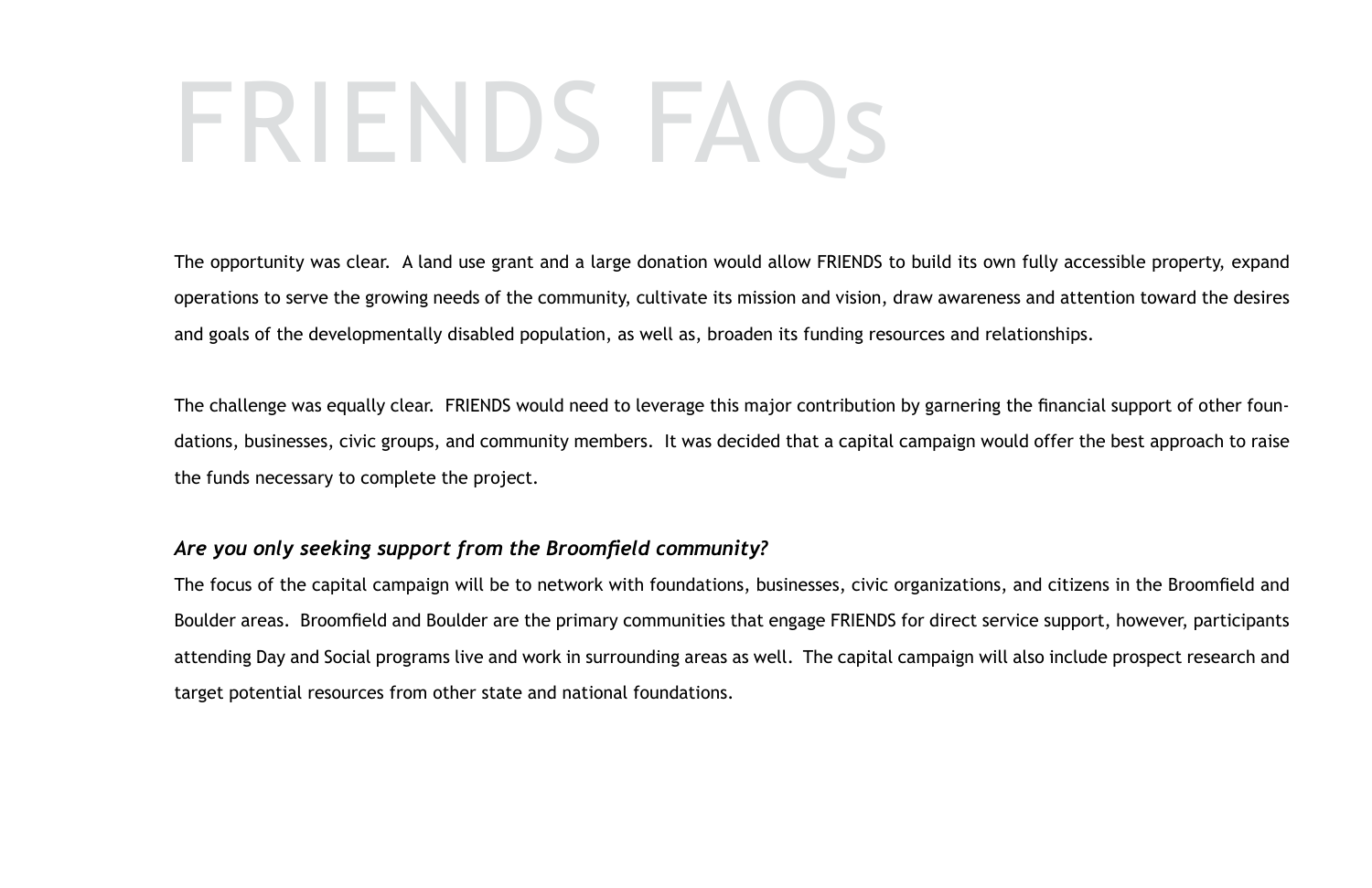### What are some of the benefits of a capital campaign?

- . Community members of Broomfield, and its surrounding areas, will be more knowledgeable and have a better understanding of the strengths and challenges of the developmental disability population.
- The public will be introduced to person centered concepts and values that promote individual choice and outcome achievement.
- Individuals with intellectual and developmental disabilities will be seen as valued members of their communities with the same hopes and dreams as their neighbors – to live a full, meaningful, happy, and healthy life in the community of their choice.
- The capital campaign will broaden the fundraising potential of FRIENDS, by identifying and cultivating long-term donor relationships in the community.
- The capital campaign will provide a strong list of community volunteers that can be recruited as future board members of the organization.

### *Why \$3.6 million?*

The goal of the capital campaign is currently set at \$3.6 million. The goal is intended to cover the costs associated with the construction of the building (\$2.4 million), the estimated cost to furnish the building (\$100,000), project contingencies (\$200,000) and fundraising costs  $(5100,000)$ , and an amount to fund future maintenance of the building  $(5300,000)$ , as well as, to establish an endowment to support 15-20 unfunded individuals, per year, to access program services (\$500,000).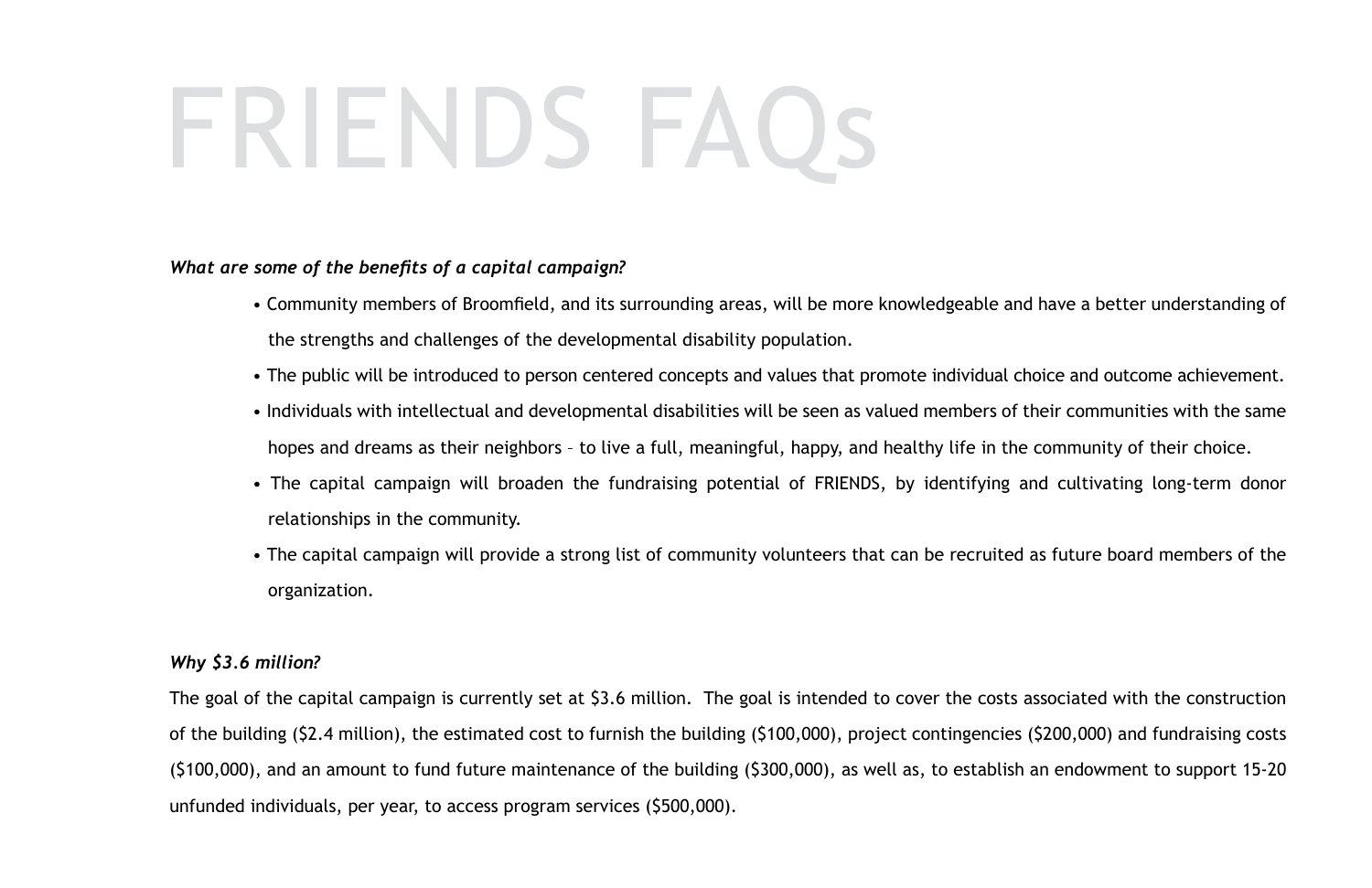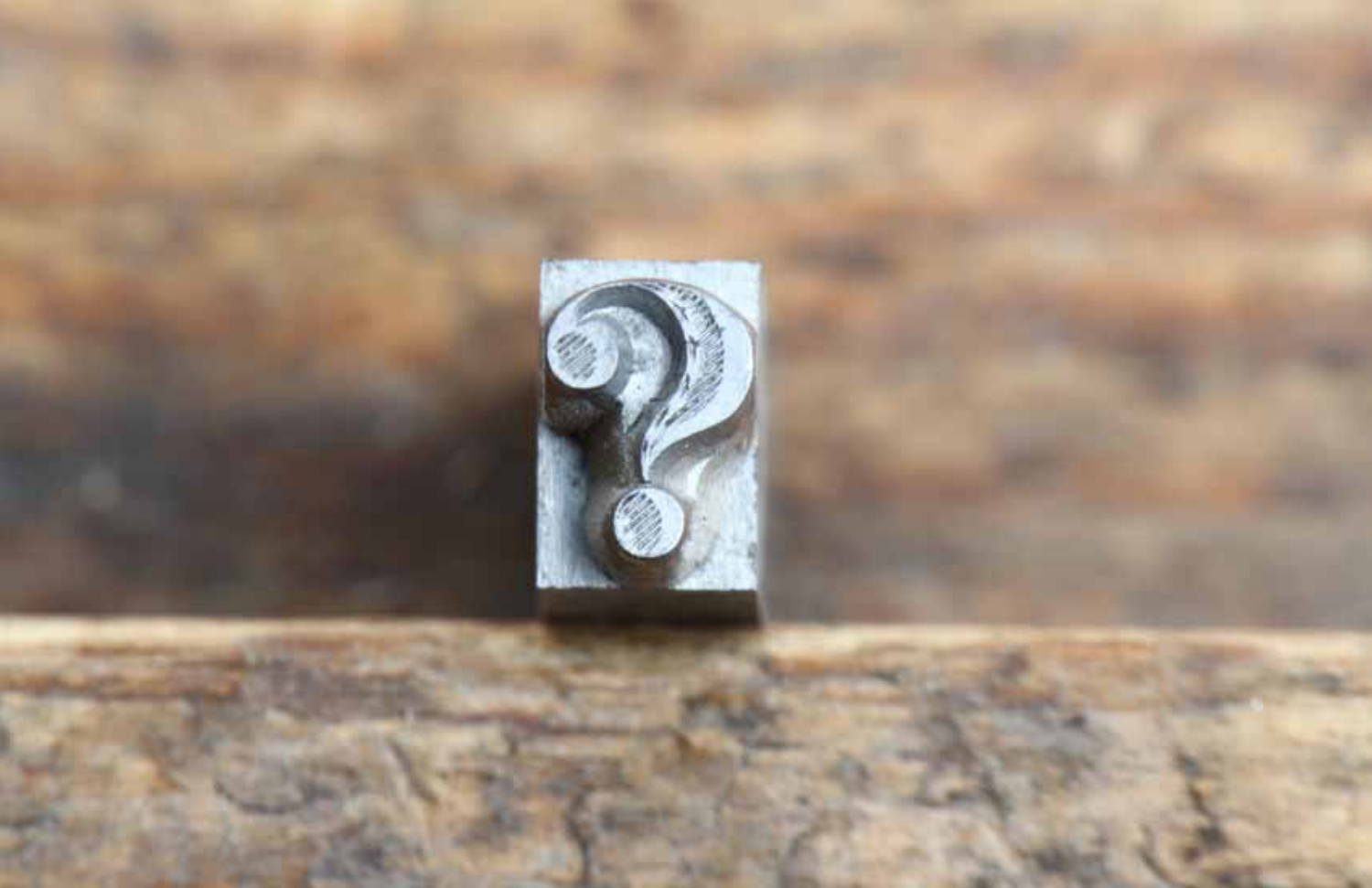### *How will the capital campaign be managed?*

Organizing and directing the capital campaign will include a large number of people who will serve at the discretion of FRIENDS' Board of Directors. FRIENDS will establish a Steering Committee and Campaign Committee to manage and execute the capital campaign. The primary leadership group will be the Steering Committee. The Steering Committee group will keep the project moving forward and work to coordinate the functions of the Campaign Committee. Together, the Steering and Campaign Committees will work closely with the Board of Directors to initiate, implement, and execute the capital campaign.

### Are there naming opportunities?

Our Steering Committee decided not to create specific naming opportunities which are typically offered in other major capital campaigns, such as, naming particular rooms or the building itself according to a certain donation level. FRIENDS has always been and will continue to be a broadly based community organization and we value the support of all our benefactors, both great and small. We plan to work with a local artist to create a way to honor our capital campaign contributors with a piece that will be prominently displayed in our new building.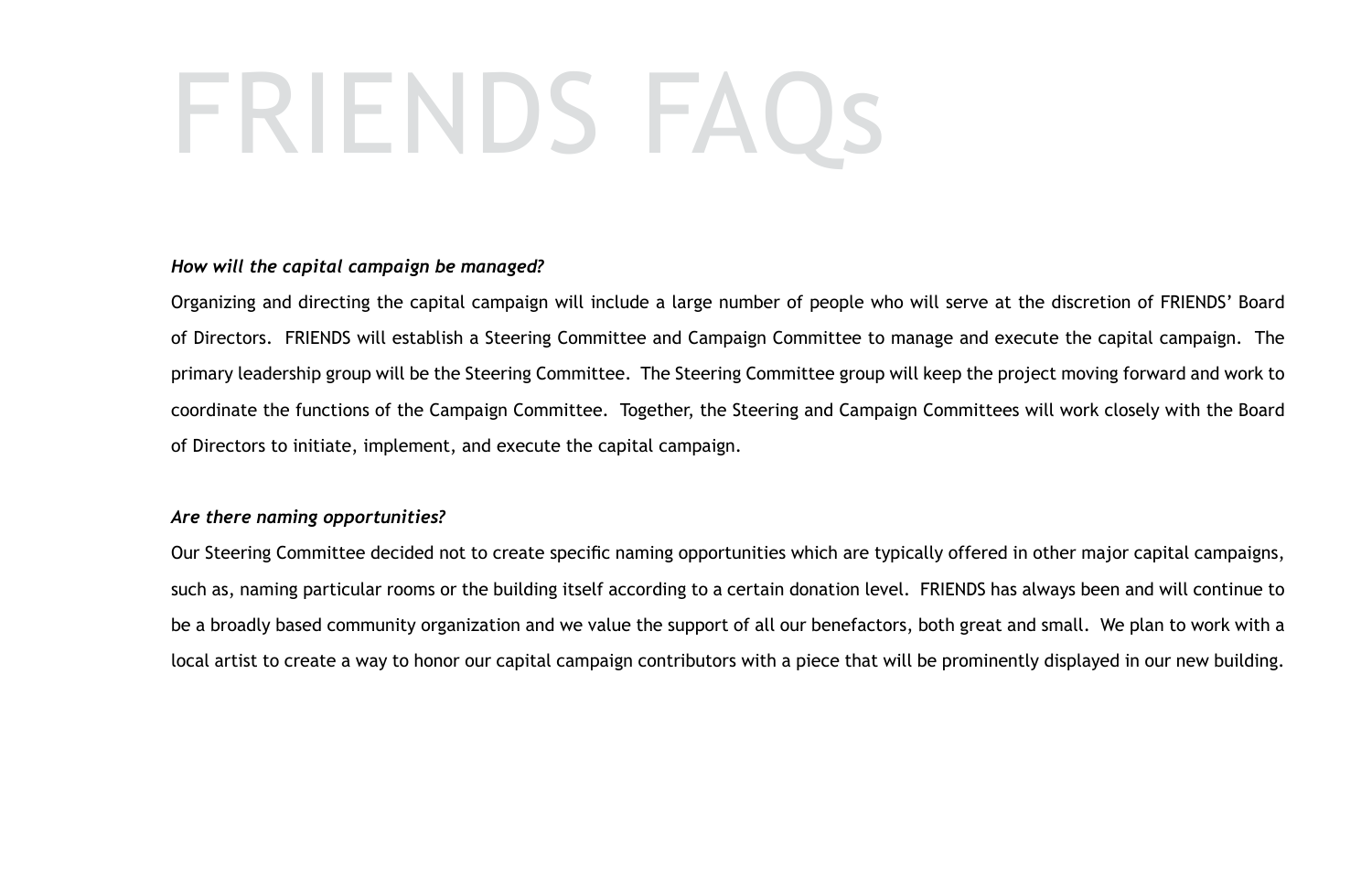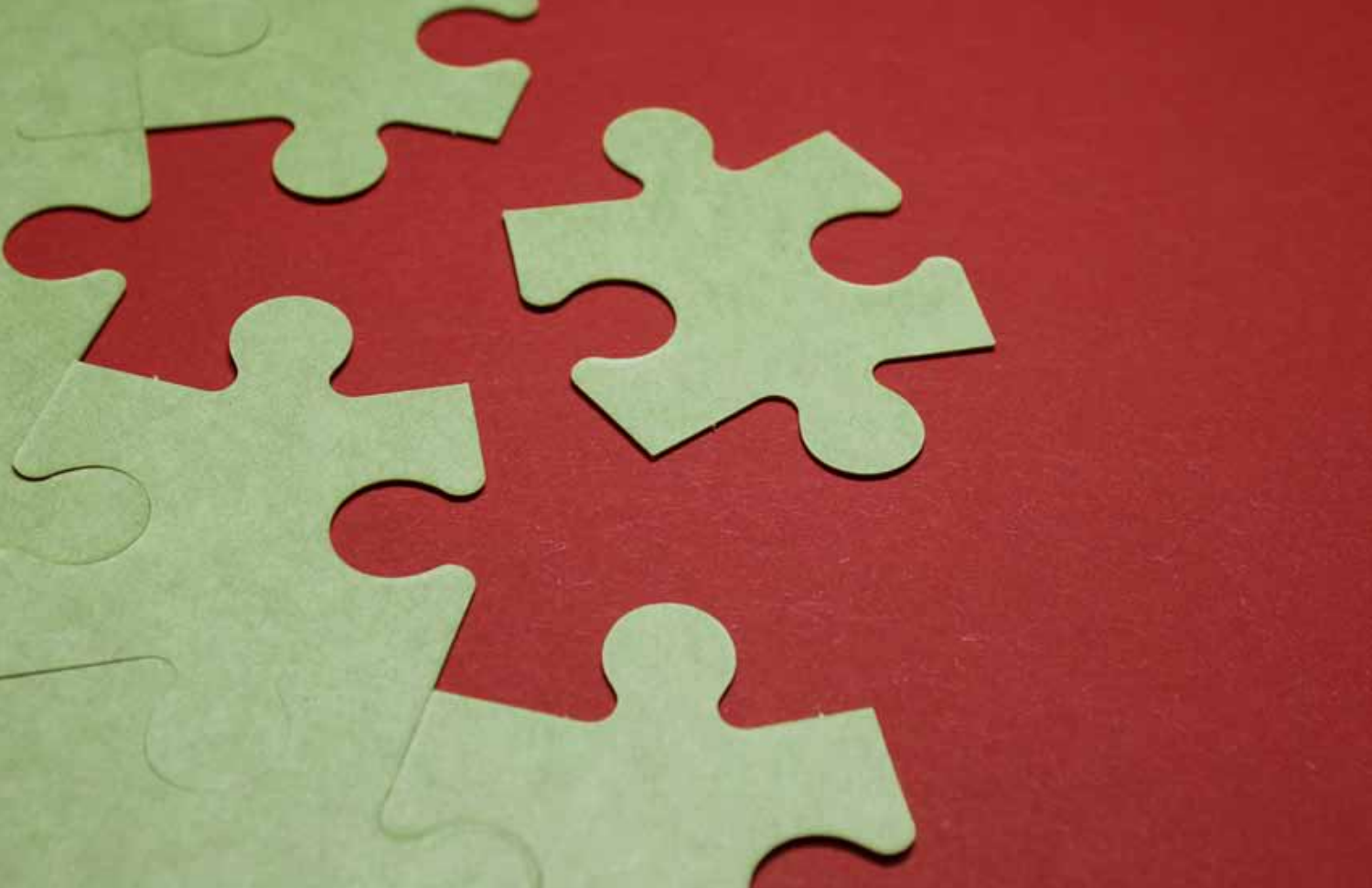FRIENDS provides services to individuals with developmental disabilities in three main program areas:

### *FRIENDS Unlimited Day Program*

Our Day Program provides habilitation services to assist with acquisition, retention or improvement in self?help, socialization and adaptive skills that take place in a nonresidential setting. Activities and environments are designed to foster the acquisition of skills, appropriate behavior, greater independence, and personal choice.

### **Specialized Habilitation**

Specialized Hab focuses on participants increasing their level of self-sufficiency and attaining their maximum functional level. The purpose of the service is to reinforce skills/lessons taught in school, therapy, or other settings. Specialized Hab may be coordinated with physical, occupational or speech therapies and are generally delivered at the base site.

### *Supported Community Connections (SCC)*

SCC works on skills necessary for the participant to access typical activities and functions of community life. Service delivery utilizes the community as a learning environment which helps facilitate and build relationships and develop natural supports. Trainings are focused on socialization, adaptive skills, money management, and health and safety awareness.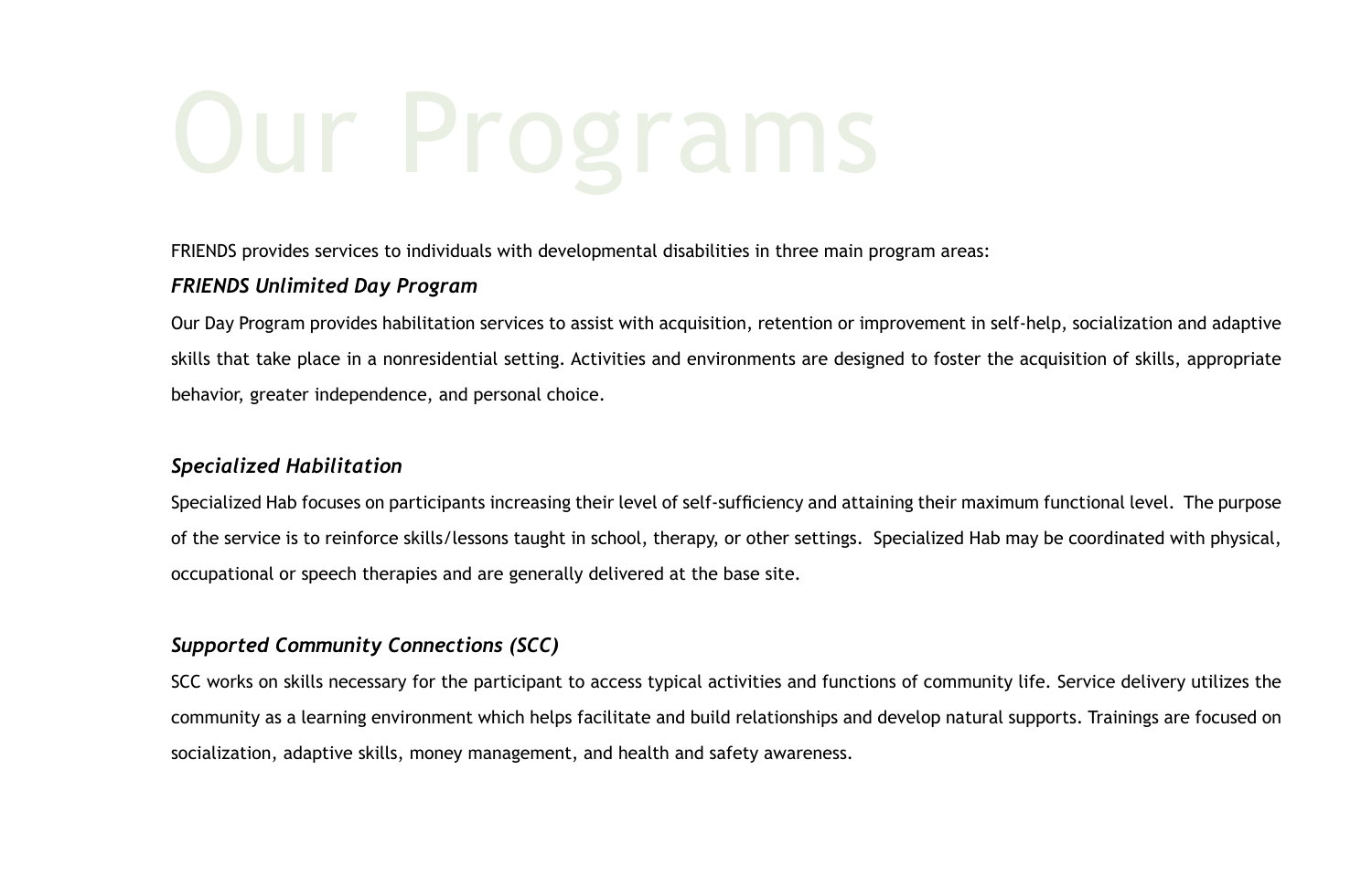### **FRIENDS Independent Living Program**

Our Independent Living Program was created to bridge the gap between living at home with parents and family members to being more independent and self-sufficient. The program offers four models to support participants living in the community.

### *<i><u>Dn</u> My Own (OMO)*

OMO is a unique apartment living model. Services include support in the area of personal care, mentorship, and home management skills. Participants live on their own, or with a roommate, and receive minimal support (5-7 hours per week) with higher level skills, such as paying bills, menu planning, shopping, taxes, and employment.

### Companion

Companion is a model designed to serve one or more individuals sharing living arrangements with a care giver/roommate. Participants receive approximately 10-20 hours a week of focused support intended to build functional living skills in the home and out in the community.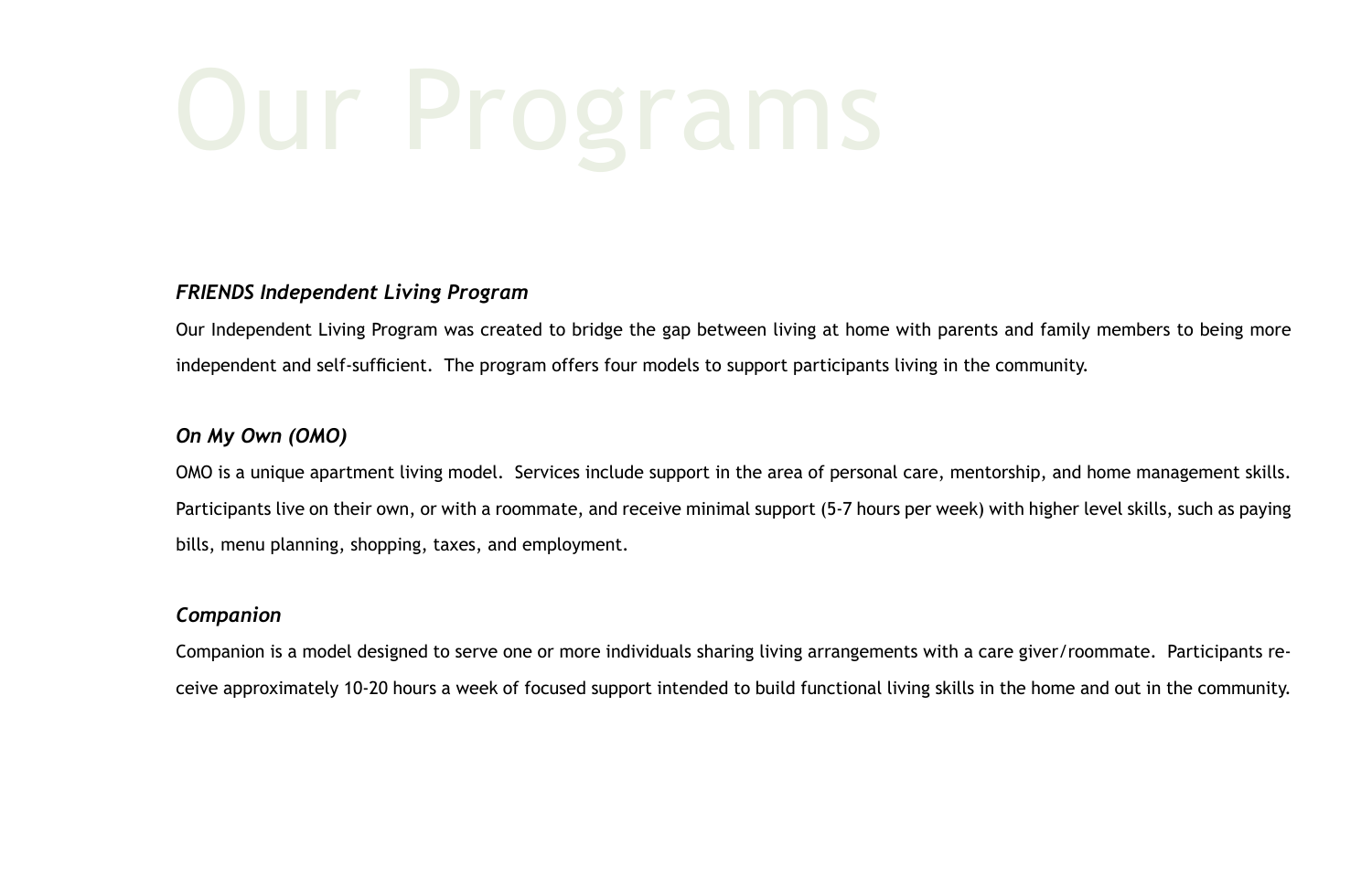### **Personal Care Alternatives (PCA)**

PCA is a model where support is provided for up to three individuals in a home. Individuals have access to 24/7 emergency support, but participants typically live on their own without requiring overnight supervision. Participants receive moderate support (20-25 hours per week) to manage their home life, access health appointments, and navigate their community safely.

### **Host Homes**

Host Homes are traditional residential services that are delivered to one or two people who live in another family's home under the care and supervision of a contracted provider. FRIENDS' monitors the home environment and ensures that the participant is safe, healthy, and working toward greater independence.

### **FRIENDS Night Out Social Programs**

The goal of our Social Program is to provide opportunities that increase social networks, foster friendships and allow for regular participation in leisure activities, such as going to movies, concerts, restaurants, dances and other recreational activities. FRIENDS offers evening social activities that are open to individuals currently in our programs, as well as others in the community who maybe in high school, transitioning from the school system or work during the day. We offer gender specific activities through Women's Night Out and Men's Night Out, as well as monthly large group activities through FRIENDS Night Out. We strive to keep costs low for participants and their families and our social programs are a great way for participants to learn more about FRIENDS and the services we provide.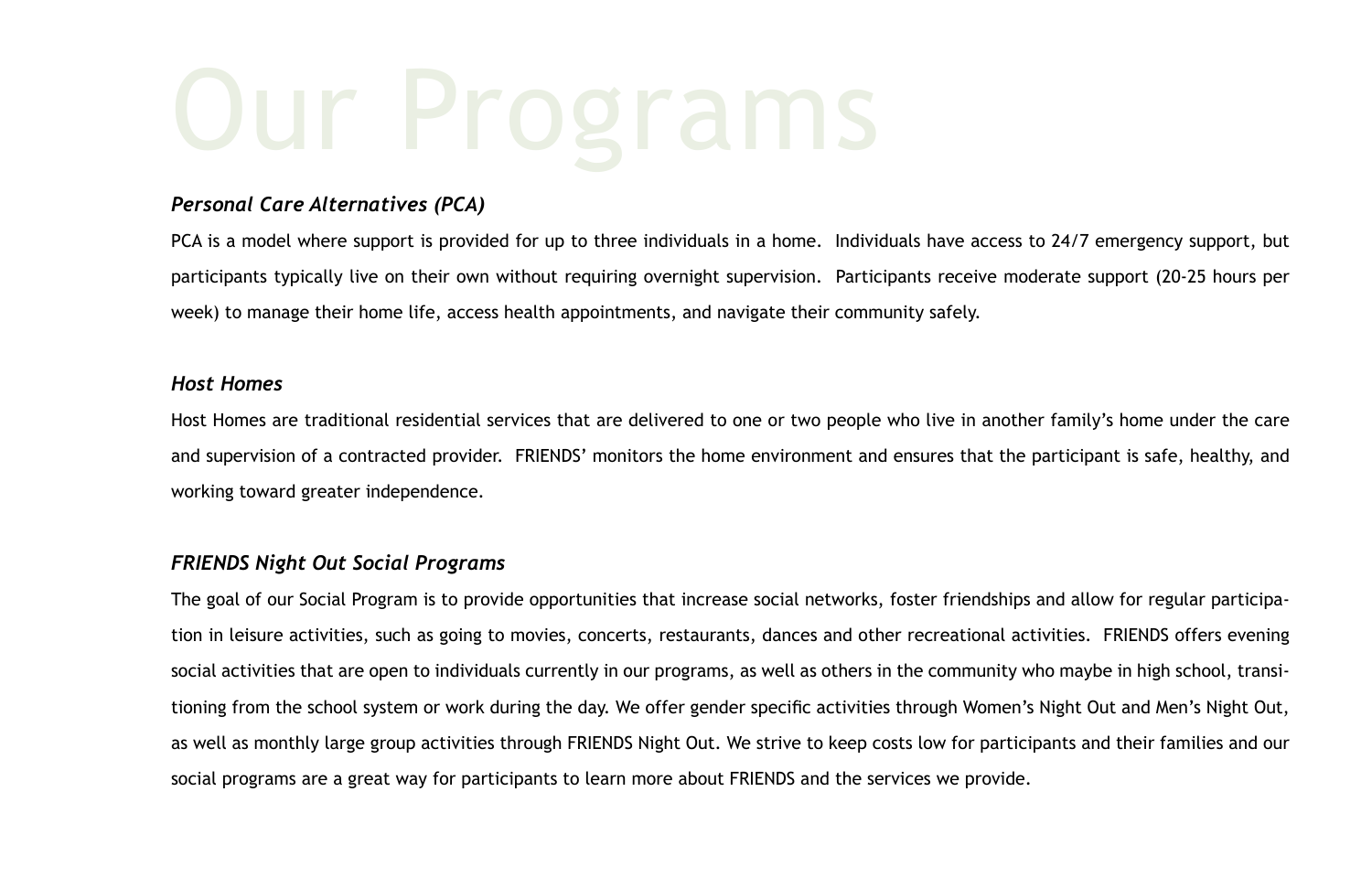